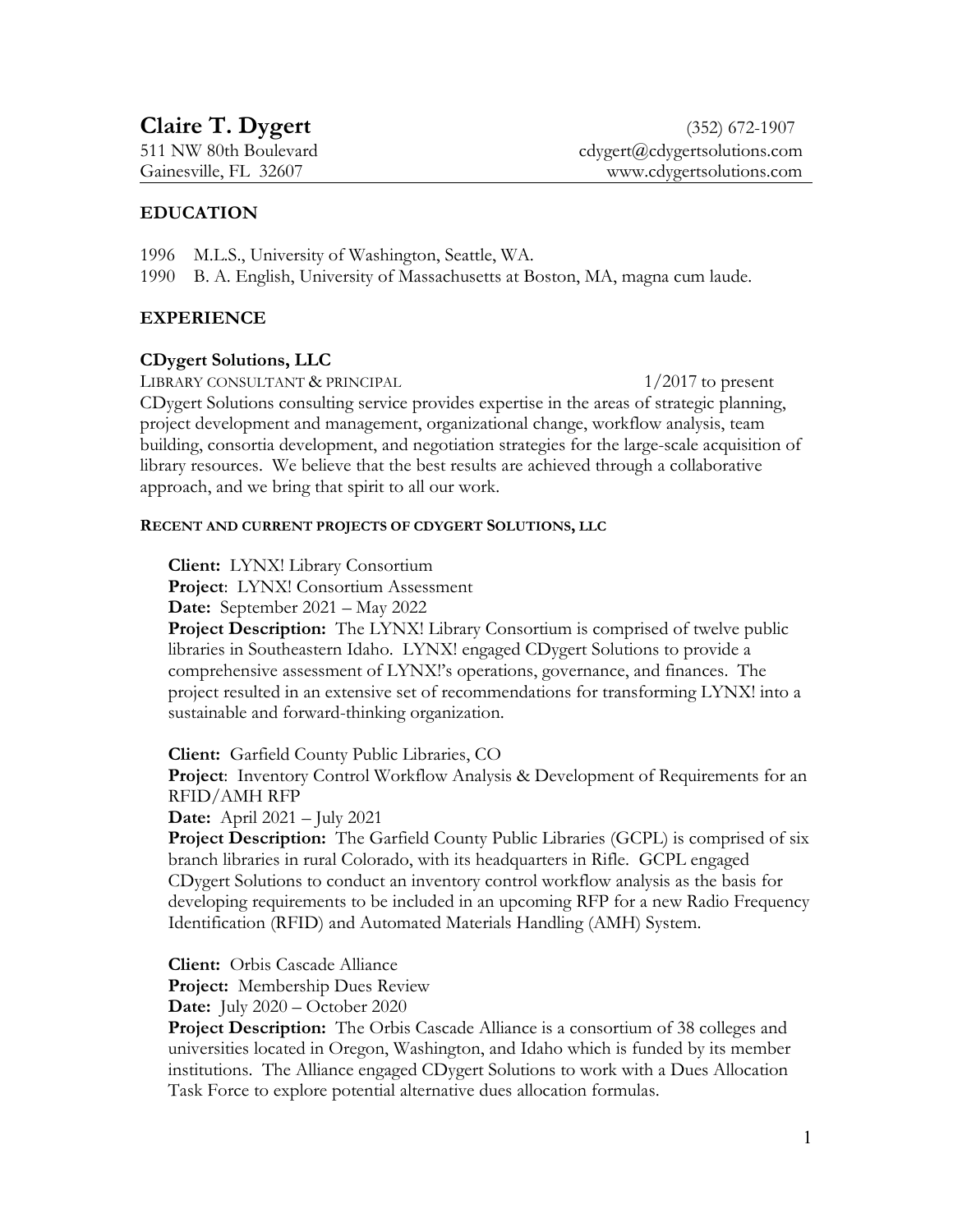**Client:** Cummer Museum Library & Gardens **Project:** Library Assessment & Recommendations

**Date:** October 2019 – February 2020

**Project Description:** The Cummer Museum Library engaged CDygert Solutions to assess and make recommendations for reimagining their facility, including the development of a collection development policy, a comprehensive weeding project, recommendations for online content, and modifications to library space.

**Client:** Independent Colleges and Universities of Florida (ICUF) Libraries Group **Project:** Negotiate and Manage Statewide E-journal Packages **Date:** June 2017 – current

**Project Description:** CDygert Solutions negotiates and manages e-journal packages from Cambridge University Press, Emerald Publishing, Oxford University Press, Taylor & Francis, and Wiley on behalf of the ICUF Libraries Group.

**Client:** GALILEO Library Consortium

**Project:** Statewide E-Journal Package Exploration and Contract Negotiation **Date:** October 2018- December 2020

**Project Description:** The Georgia library consortium, GALILEO, engaged CDygert Solutions to explore the feasibility of establishing STEM e-journal packages. This work resulted in CDygert Solutions' negotiation of a statewide contract with the publisher Elsevier.

**Client:** California State University (CSU) System, Council of Library Deans **Project:** Review of the CSU E-Resources Purchasing Program **Date:** June 2019-September 2019

**Project Description:** CDygert Solutions conducted a 360° analysis of CSU's centralized licensing program valued at approximately \$20 million. Methodology included surveys, interviews, a pricing analysis, and documentation review. The outcome of the project was a report that made multiple recommendations to the CSU on how to improve their processes.

**Client:** Florida Department of State, Division of Library and Information Services **Project:** Digital Initiatives Program Review and Development **Date:** November 2017 – July 2018

**Project Description:** Awarded to CDygert Solutions through a competitive RFP process, this multi-phase project provided an evaluation of DLIS's current Strategic Plan for their Statewide Digital Initiative, an analysis of DLIS's own digitization efforts, and a recommendation for a statewide Digital Repository Platform. Outcomes of the project include the practical and actionable [Florida Statewide Digital Initiative Implementation](https://dos.myflorida.com/media/700134/digitalinitiativeimplementationplan.pdf)  [Plan, 2018-2020](https://dos.myflorida.com/media/700134/digitalinitiativeimplementationplan.pdf) and [Recommendation for a Statewide Digital Platform.](https://dos.myflorida.com/media/699758/digitalinitiativeplatformrecommendationreport.pdf)

**Client:** Independent Colleges and Universities of Florida (ICUF) Libraries Group **Project:** Consortium Development Exploration **Date:** September 2017 – December 2018

**Project Description:** In 2017 CDygert Solutions provided an evaluation of and recommendations for transforming the volunteer ICUF Libraries Group into a formal, legally established library consortium. CDygert Solutions continues to work with the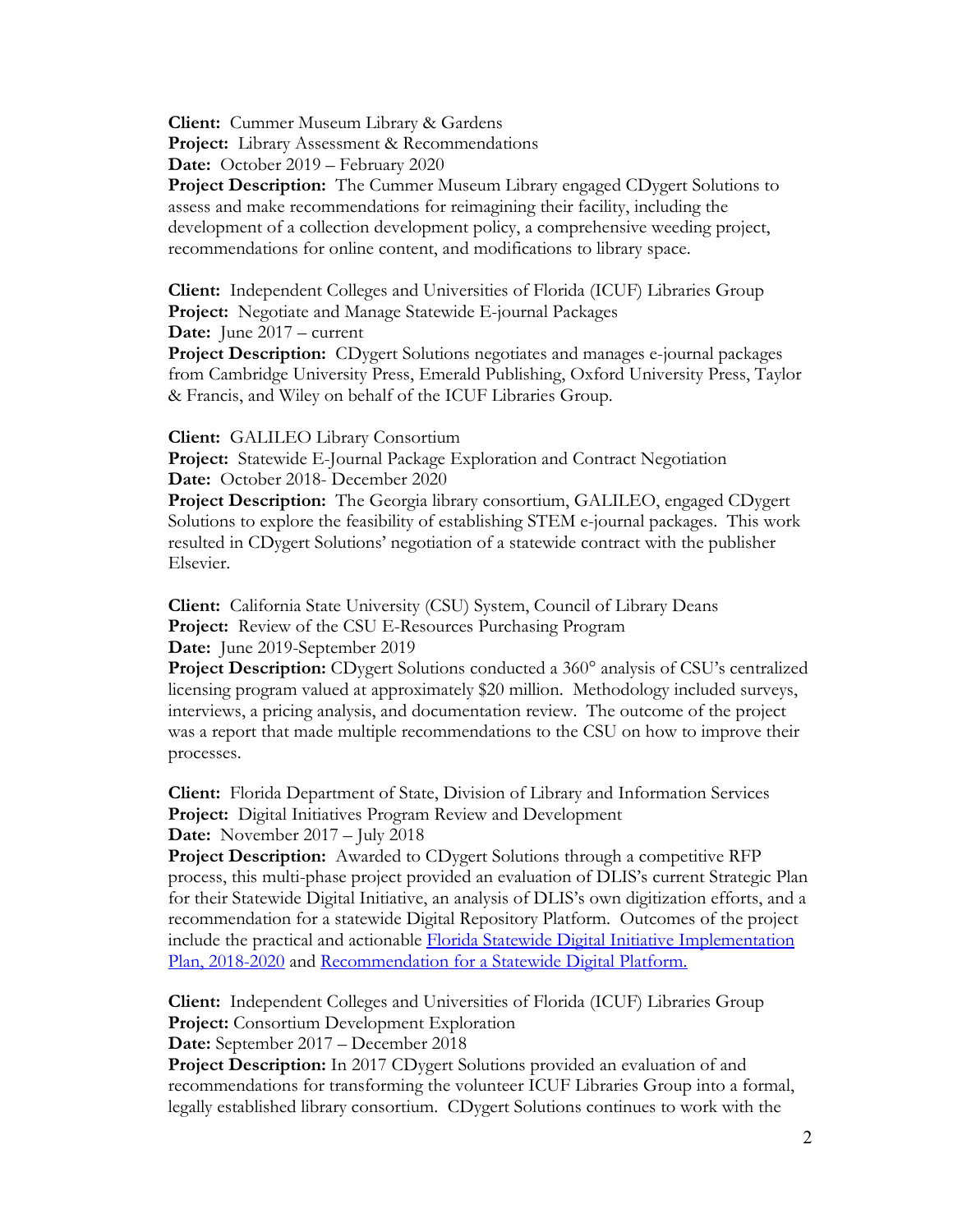ICUF Libraries Group to develop strategies for their future.

## **Florida Academic Library Services Cooperative (FALSC)/Florida Virtual Campus (FLVC)**

Gainesville, FL

DIRECTOR, E-RESOURCES & DIGITAL SERVICES 3/2016 to 12/2016 Provide leadership in the management of FALSC's Digital Services, including Islandora, the Open Journal System (OJS), an ETD services, and the Florida Digital Archive. Direct upgrades of OJS and the transition from Archon to ArchivesSpace, as well as the implementation of the Islandora institutional repository and entities module. Develop a long-term plan for Digital Services. Identify training opportunities for staff. Continue all responsibilities in the area of e-resources held as FLVC's Assistant Director for Licensing and E-Resources. Supervise 5 librarians and one administrative support staff. Serve on FALSC's Leadership Team.

#### **Florida Virtual Campus (FLVC)**

Gainesville, FL

DIRECTOR FOR LICENSING AND E-RESOURCES 7/2012 to 3/2016 Provide leadership in the management, evaluation and licensing of state-funded databases subscribed to by FLVC on behalf of the twelve institutions in the Florida State University System (SUS) and the twenty-eight institutions in the Florida College System (FCS). Manage a statewide e-resources budget of \$6.9 million. Work with the Offices of General Counsel and Office of Procurement of the University of Florida (UF) and University of West Florida (UWF) to transfer contractual and financial responsibilities from UF to UWF in response to new Florida statute. Work with vendors to establish new billing information and update license agreements as necessary. Negotiate contracts valued at approximately \$16 million for e-journal packages and other databases shared by SUS & FCS libraries, as well as 12 of the institutions in the Independent Colleges and Universities of Florida (ICUF) System. Oversee FLVC's group licensing process, with a value of approximately \$1.7 million. Negotiate and manage additional software and service licenses. Serve as FLVC e-resources liaison to the FLVC Members Council for Library Services (MCLS) and its Collection Management and E-Resources Standing Committee (CMESC).

#### **Florida Center for Library Automation (FCLA)**

E-RESOURCES COORDINATOR 5/2007 to 6/2012

Provide leadership in the management, evaluation and licensing of state-funded databases subscribed to by FCLA on behalf of the twelve institutions in the Florida State University System (SUS). Manage an e-resources budget of \$3.4 million. Work with the University of Florida's Offices of General Counsel and Finance and Accounting to ensure state-wide adherence to Florida State law and best practices in content acquisition. Negotiate contracts valued at approximately \$12 million for e-journal packages and other databases shared by the libraries of the 11 institutions of the Florida State University System and other participating college and university libraries. Solicit price quotes and coordinate billing among individual schools. Work with the Florida College System (FCS) and the Independent Colleges and Universities of Florida (ICUF) to expand cooperative e-resource licensing among institutions of higher academic in Florida. Implement and manage the legislatively mandated FLA-PASS (Florida Library Access – Pass for Accelerated Secondary Students) Program, which provides access to FLVC funded e-resources to public high school students in accelerated programs.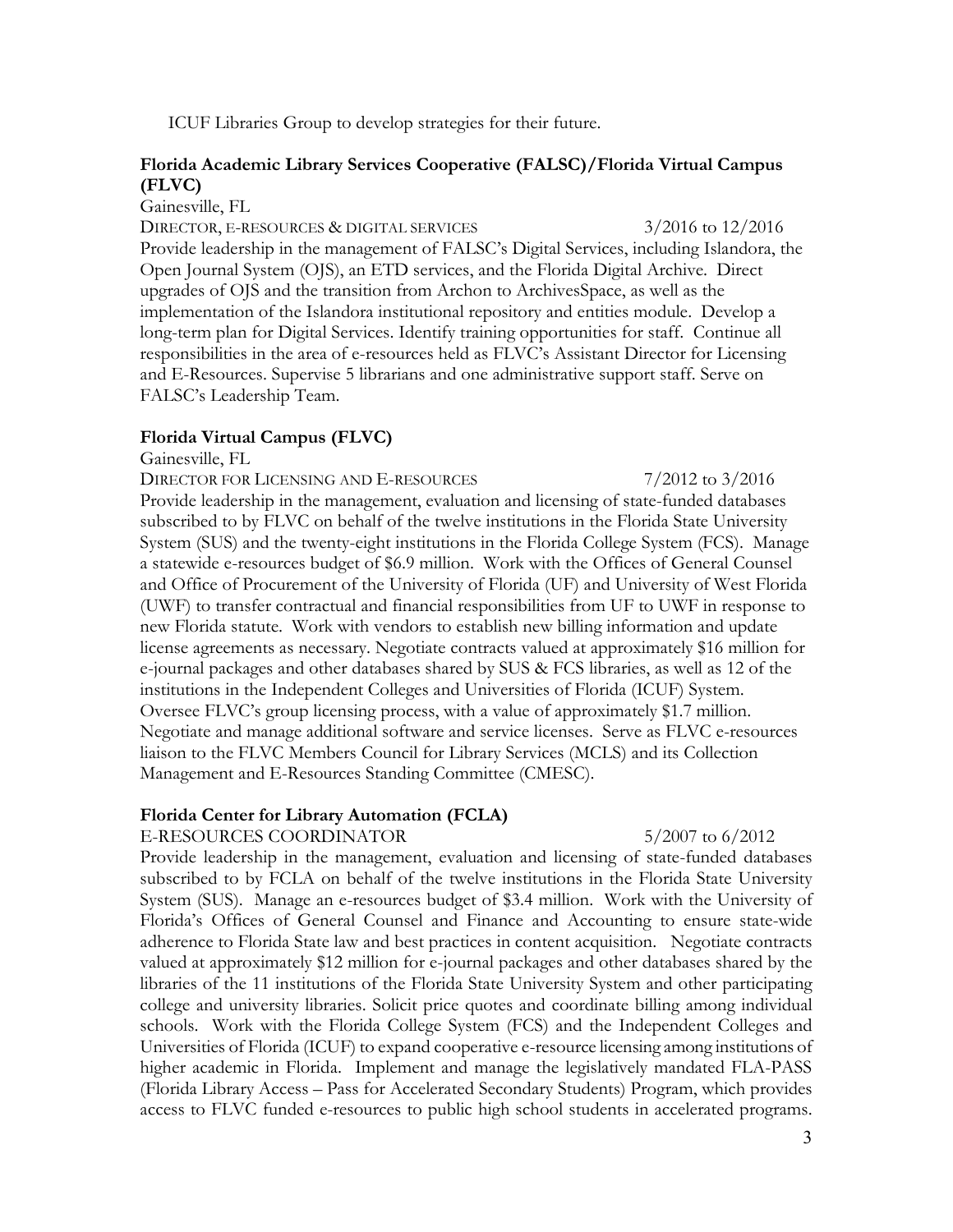Coordinate FLA-PASS communication with the State Department of Education. Provide information for e-resource related reports to the Florida Board of Governors Office as requested. Develop and manage license agreement tracking system for FCLA. Oversee the collection and analysis of usage statistics. Supervise one full-time librarian.

## FLVC LIAISON RESPONSIBILITIES

Serve as the FLVC liaison to the Council of State University Libraries (CSUL's) Collection Planning Committee (CPC) and its Electronic Resources Subcommittee (ERS). This responsibility includes attendance on monthly conference calls, at occasional in-person CPC and ERS meetings and the quarterly CSUL meetings. As FLVC liaison, facilitate statewide SUS collection development projects. Attend the annual ICUF and FCS Collection Development Meetings. Represent FLVC at various conferences, including the annual and midwinter meetings of the American Library Association (ALA) and the International Coalition of Library Consortia (ICOLC).

## **American University Library** 9/1996 to 4/2007

Washington, DC

DEPARTMENT HEAD, SERIALS & ELECTRONIC RESOURCES

Provide leadership in building and managing electronic resource and other digital collections. Negotiate license agreements. Inform the university community on issues of scholarly communication, copyright and the digital library. Provide training for use and troubleshooting of electronic resources. Manage the serials and electronic resources budget. In collaboration with the Reference Team, coordinate the implementation and management of SFX and related services. Oversee all phases of serials and e-resource acquisition, cataloging and management using the Voyager Endeavor Serials/Acquisitions Module. Manage the current periodicals desk, which provides user services, shelving and collection maintenance for current and bound periodicals and newspaper collections. Oversee transfer of print serials to the Washington Research Libraries Consortium (WRLC) remote storage facility. Hire, train, supervise, and evaluate five full time support staff positions and 20 part time student assistants. Participate in collection development activities. Provide general library instruction.

# DIGITAL LIBRARY COORDINATOR, EX OFFICIO

Coordinate select digital library activities, including the development of ARC, AU Library's institutional repository, with WRLC. Develop policies and procedures to guide the selection, management, cataloging, and archiving of digital materials. Facilitate digitization activities between AU and WRLC, including the digitization of Drew Pearson's Washington Merry-goround newspaper columns, the AU History Photograph and Print Collection, and the Music Library's CoreSounds online music service. Research copyright status of materials at the Library of Congress as necessary. Inform the university community on issues of scholarly communication, copyright and the digital library. Work with American University's Center for Teaching Excellence (CTE) to develop online services for Blackboard, the campus Course Management System. Serve as regular guest lecturer for CTE's Distance Learning Course for faculty teaching in the Distance Learning program.

# **Everett Community College Library** 10/1992 to 8/1996

Everett, WA

LIBRARY TECHNICIAN II. Manage daily operations of serials department, including acquisition, payment, processing,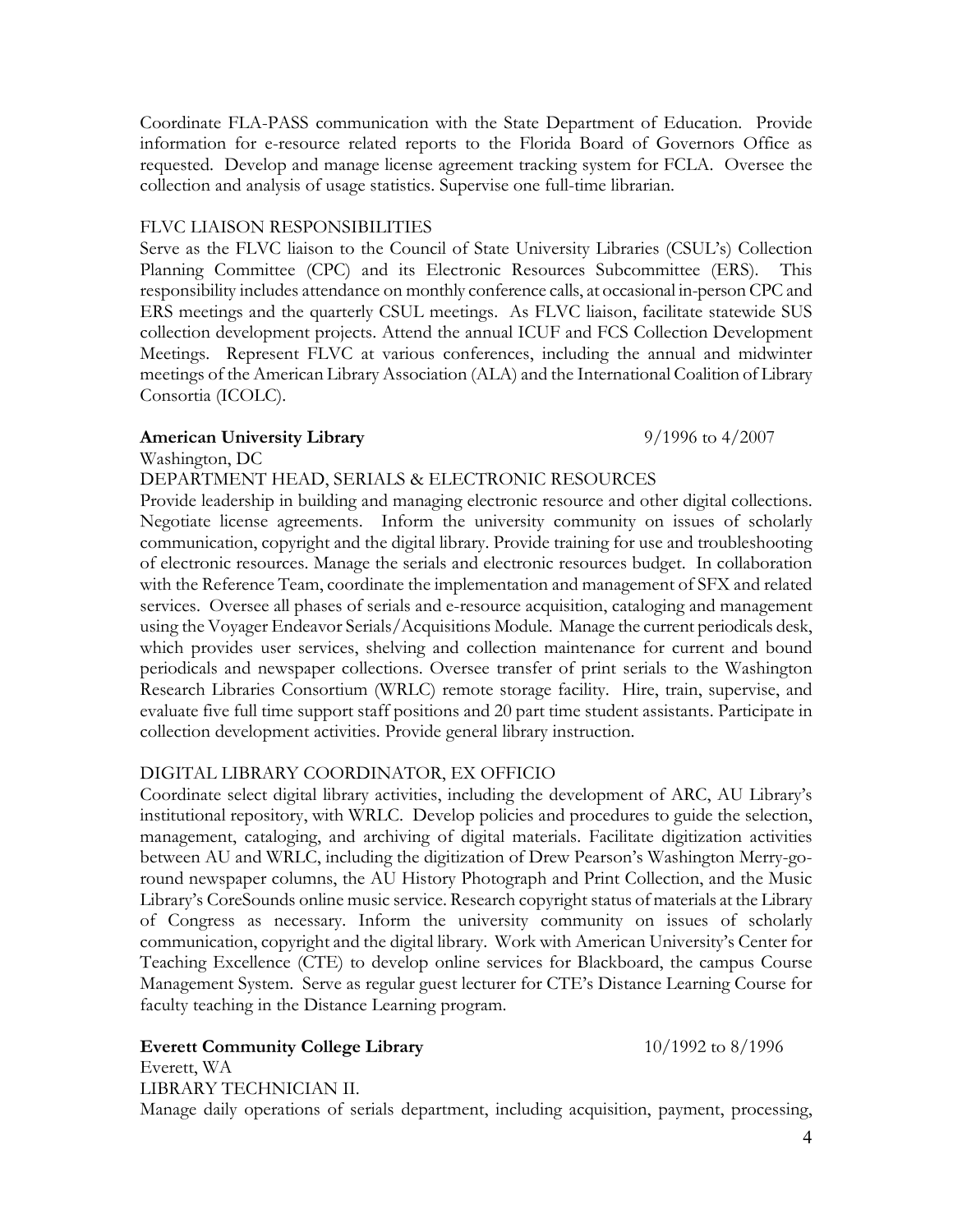claiming, and shelving of periodicals in paper and microform. Maintain CD-ROM bibliographic databases. Automate serials and standing order collections using Data Trek Manager Series Serials software. Participate in policy development for all aspects of serials management. Provide collection maintenance. Serve as interim Interlibrary Loan Coordinator. Perform copy cataloging for monographs and non-print media.

# **Emmanuel College Library** 8/1990 to 7/1992

Boston, MA

#### CIRCULATION/RESERVES SUPERVISOR.

Oversee operation of the Circulation and Reserve Desks, including hiring and supervision of work/study staff, and maintenance of circulation, reserve and library user statistics. Develop policy and procedures governing borrowing privileges for different user populations, and policy for overdues and billing. Supervise reshelving maintenance of all library collections. Evaluate library use through needs assessment and other tools. Provide reference services.

## **PUBLICATIONS**

#### **Refereed:**

"Laying the Groundwork for Long-Term Library Collaboration: A Ten-year Perspective from Florida's State University System," forthcoming book chapter in Collaborations in Acquisitions, Purdue University Press. Co-authored with Rebecca Donlan.

"Building Your Licensing and Negotiation Skills Toolkit." The Serials Librarian. V. 70, Issues 1-4, 2016. Co-authored with Heather Barrett.

"Honing Your Negotiation Skills." The Serials Librarian. V. 64, Issues 1-4, 2013.Co-authored with Elizabeth Parang.

"ALADIN Research Commons: A Consortial Institutional Repository," OCLC Systems & Services, v.23 no.2 2007. Co-authored with Joan Cheverie, Georgetown University and Bruce Hulse, Washington Research Library Consortium.

"What Academic Libraries Need From E-Publishers," Proceedings of the 8<sup>th</sup> ICCC International Conference on Electronic Publishing. (Brasilia: Departamento de Ciência da Informação e Documentação, 2004.)

"Tools for Tenure Trailblazing: Planning Productive Paths for Green Serialists" Serials in the Park. Co-authored with Markel Tumlin, San Diego State University. (New York: Haworth Press, Inc., 2004).

#### *also published as:*

"Tools for Tenure Trailblazing: Planning Productive Paths for Green Serialists," The Serials Librarian, v.46 no. 3/4, 2004. Co-authored with Markel Tumlin, San Diego State University.

"Organizing Web-based Resources" From Carnegie to Internet2: Forging the Serials Future. Coauthored with Linda Chase, American University. (New York: Haworth Press, Inc., 2000). *also published as:*

"Organizing Web-based Resources," The Serials Librarian, v. 38 no. 3/4, 2000. Co-authored with Linda Chase, American University.

"Literature Online," The Charleston Advisor. v. 2, no. 1, July 2000.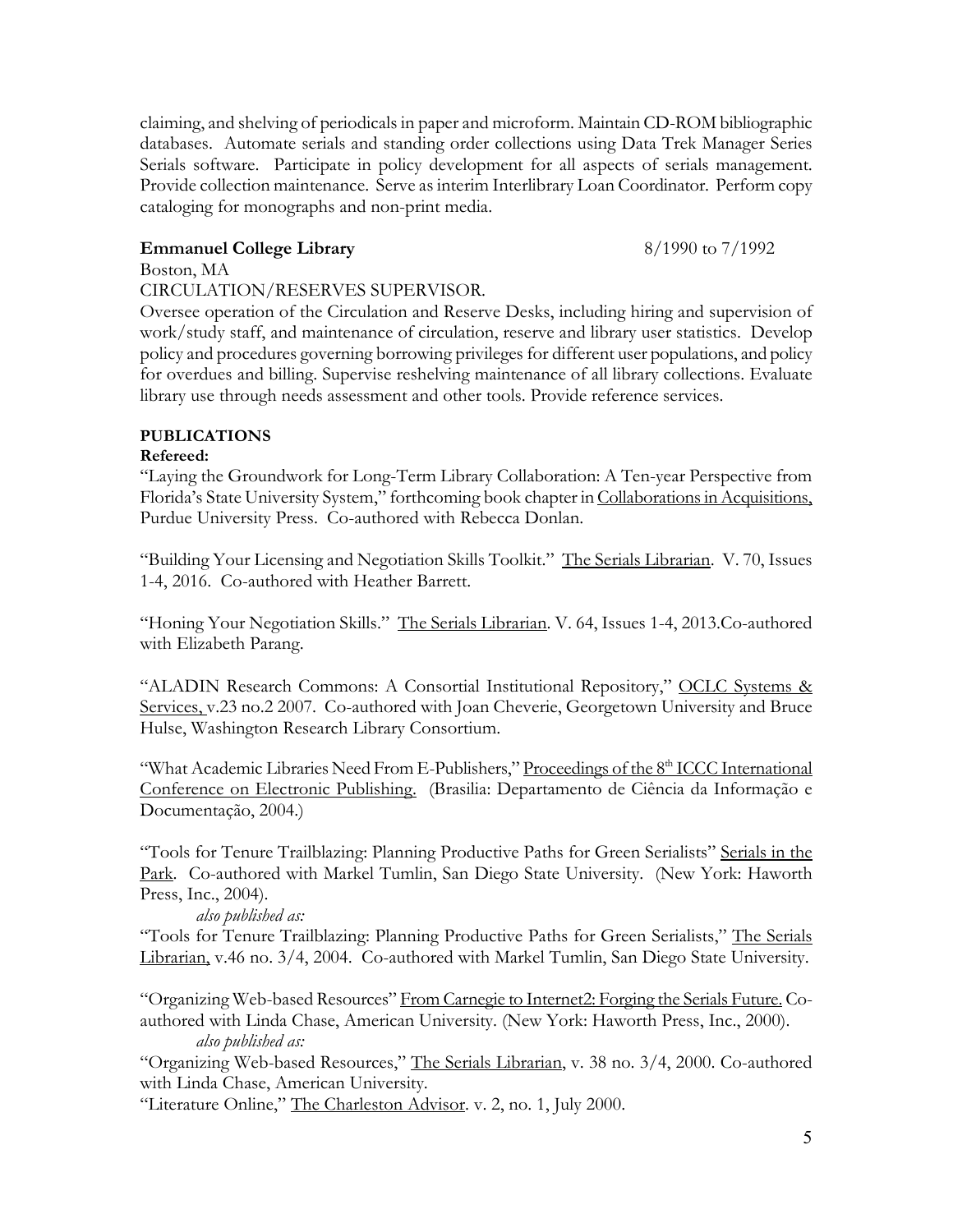"New Challenges Behind the Scenes: The Changing Role of the Serials Librarian." IRSQ: Internet Reference Services Quarterly, v. 3, no. 3, 1998.

### **Non-refereed**

"Starting Up: Getting the Most Out of Your Community Resources." February 4, 2019, Association of Independent Information Professionals Newsletter.

"E-books: The Past is Not the Future"*.* Florida Libraries. v. 52, no. 2, Fall 2009. Coauthored with Cecilia Botero, Steve Carrico, and Paul Lightcap.

"Research beyond Google: Delving into the Deep Web," Writer's Digest. (February 2008.)

"Going Online-Only with Journal Content: American University Library Takes the Plunge," Against the Grain, v.17, no.6, Dec. 2005/Jan. 2006.

"Drew Pearson Collection Digitized," In American University Library's quarterly newsletter, Biblionet, Fall 2004.

"When Six Heads Are Better Than One: Managing Library Instruction Programs with a Team," Managing Library Instruction Programs: papers presented at the Twenty-Ninth National LOEX Library Instruction Conference held in Ypsilanti, Michigan, 4-6 May 2001 (Ann Arbor, Mich. : Published for Learning Resources and Technologies, Eastern Michigan University by Pierian Press, 2002.)

"Building an Access Catalog for Scholarly Web-based Resources on the World Wide Web," In American University Library's quarterly newsletter, Biblionet, Spring 2001.

"E-books Available for "Check-out", In American University's newspaper American Weekly, v. 4, no. 15, 12 December 2000.

"Internet Search Strategies", Builder's Xpress, online newsletter, v. 14, article 1, Feb. 1999.

"Keeping the Word: Libraries Then and Now", In American University Library's quarterly newsletter BiblioNet, Spring 1999.

"Financial and Market Data Now Available on Campus," In American University Library's quarterly newsletter BiblioNet, Fall, 1999.

"Internet Searching Strategies", Journal of Light Construction, December 1998.

"Electronic Journal Collection Grows," In American University Library's quarterly newsletter BiblioNet, Fall, 1998.

"E-journal Challenges and Benefits," American Weekly, October 21, 1997.

"Experimentation and Collaboration: Creating Serials for a New Millennium", NASIG Newsletter, v. 12, no. 3, June 1997, p. 16-17.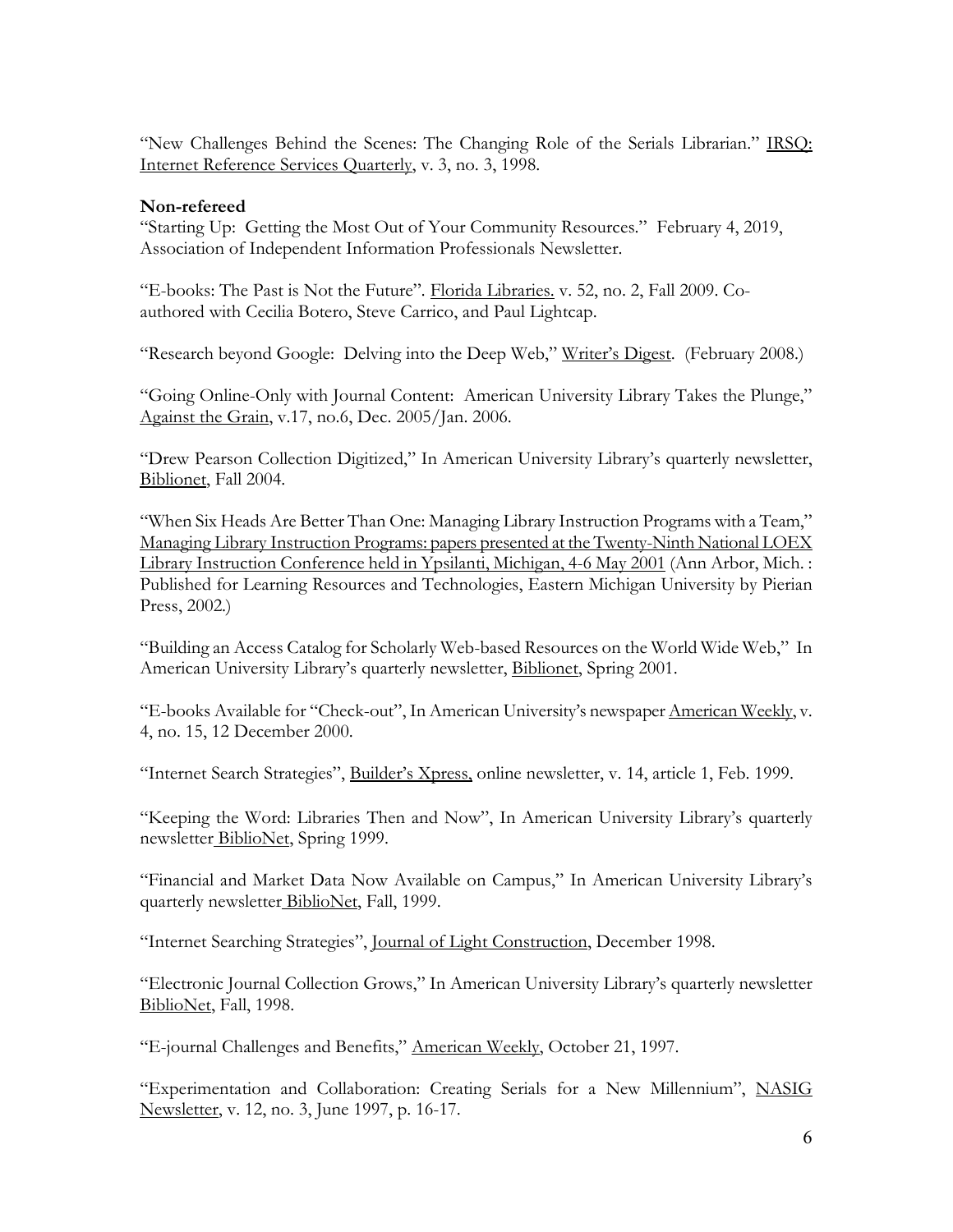### **Interviewed & Quoted:**

"New Allies in the Fight Against Research by Googling," by Scott Carlson, The Chronicle of Higher Education, Mar. 21, 2003.

"On the Right Page," by Amy Aldrich, American, Winter/Spring 1999. **EDITORIAL SERVICES**

Editorial Board Member. Journal of Interlibrary Loan, Document Delivery, and Electronic Reserve, Taylor and Francis. 2010 -

## **PROGRAMS, CLASSES, PRESENTATIONS & LECTURES**

*E-Resource Licensing: Best Practices.* American Library Association, Association of Specialized, Government and Cooperative Library Agencies sponsored online course*.* (2020)

*Negotiating License Agreement and Pricing with Confidence.* American Library Association, Association of Specialized, Government and Cooperative Library Agencies sponsored online course. (2020)

*E-Resource Licensing: Best Practices.* American Library Association, Association of Specialized, Government and Cooperative Library Agencies sponsored online course*.* (2019)

*Negotiating License Agreement and Pricing with Confidence.* American Library Association, Association of Specialized, Government and Cooperative Library Agencies sponsored online course. (2019)

*Open Educational Resources: Survey Results and Feedback from Florida Higher Education Stakeholders.* November 18, 2016. Invited presentation for the Northeast Florida Library Information Network's Academic Libraries Interest Group.

*Tackling the Textbook Problem: Leveraging Library Resources & OERs to Reduce Costs.*  October 15, 2015. As FACRL president, organized and executed this very successful day-long conference.

*Building Your Licensing and Negotiation Skills Toolkit.* May 29, 2015. Potomac Technical Processing Librarians Annual Meeting, Washington, DC.

*Building Your Licensing and Negotiation Skills Toolkit.* May 30, 2015. NASIG Annual Conference, Washington, DC. Invited post-conference workshop.

*Open Educational Resources and the Library.* May 6, 2015. FLVC Library Services Conference, Region 5. Presentation on OER and discussion of efforts underway in Florida's State University and College Systems.

*Open Educational Resources and the Library.* April 28, 2015. FLVC Library Services Conference, Region 4. Presentation on OER and discussion of efforts underway in Florida's State University and College Systems.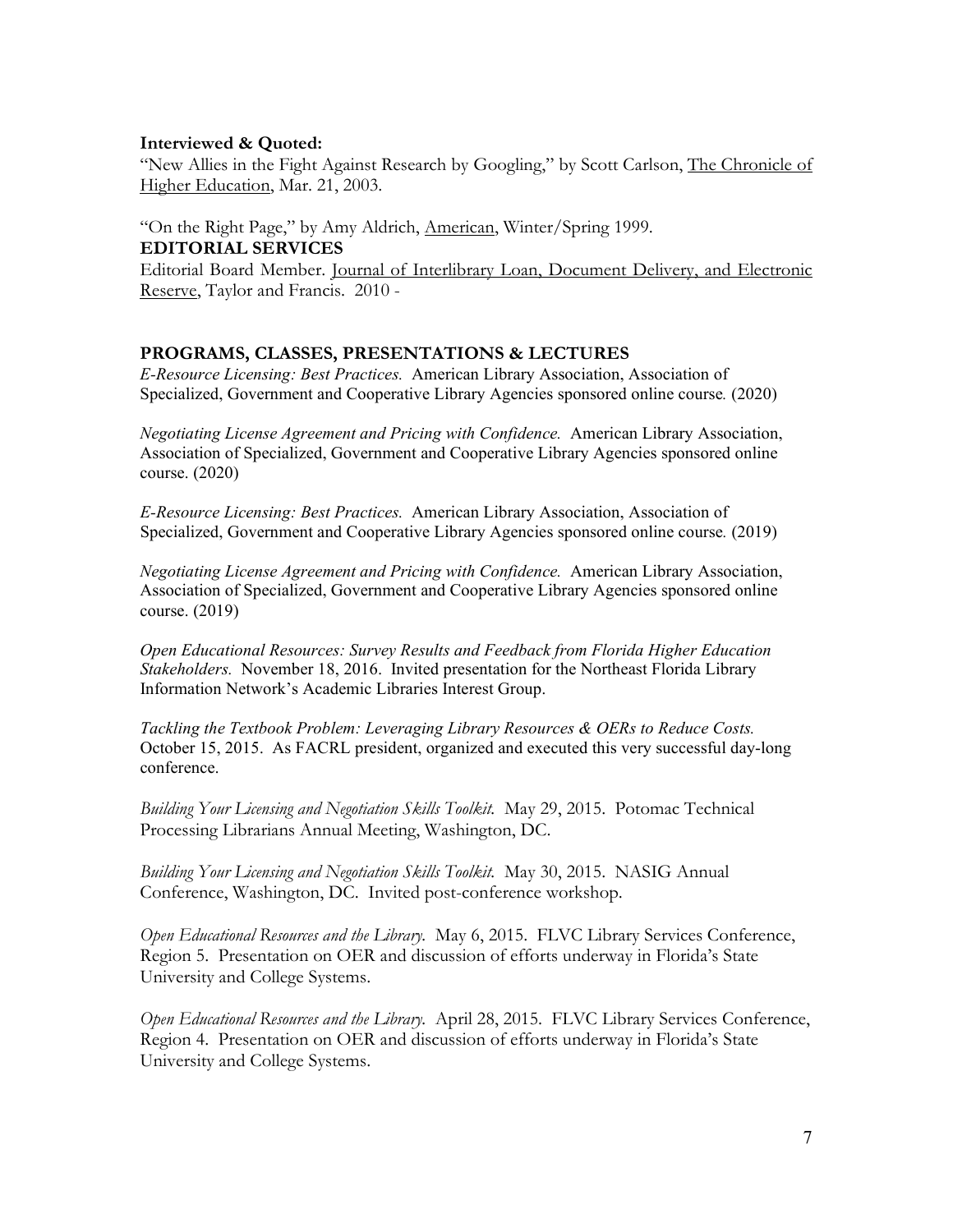*Open Educational Resources and the Library.* April 21, 2015. FLVC Library Services Conference, Region 3. Co-presentation with Michael Arthur, University of Central Florida (UCF) on OER and efforts underway on the UCF campus.

*Open Educational Resources and the Library.* April 14, 2015. FLVC Library Services Conference, Region 2. Presentation on OER and discussion of efforts underway in Florida's State University and College Systems.

*Open Educational Resources and the Library.* April 7, 2015. FLVC Library Services Conference, Region 1. Co-presentation with Shelly Schmucker, Tallahasee Community College (TCC) on OER and efforts underway on the TCC campus.

*Building Your Licensing and Negotiation Skills Toolkit.* March 21, 2014. Tampa Bay Medical Library Network. St. Petersburg College, Clearwater, FL. Invited workshop.

*Building Your Licensing and Negotiation Skills Toolkit.* April 30, 2014. NASIG Annual Conference, Ft. Worth, TX. Invited preconference session.

*Fundamentals of E-Resource Licensing.* June 10, 2013. NASIG Annual Conference, Buffalo, NY.

*Honing Your Negotiation Skills.* June 8, 2012. NASIG Annual Conference, Nashville, TN.

*Collaborative E-Resource Licensing in Florida: Benefits and Opportunities.* May 17, 2012. ICUF Annual Libraries Group Meeting, Nova Southeastern University, FL.

*Building a Shared SUS Core E-book Collection.* April 19, 2012. Florida Library Association Annual Meeting. Orlando, FL.

*Consortial E-Book Collections: A Sustainable Model for Scholarly Content.* Co-presented with Rebecca Donlan, Florida Gulf Coast University. July 22, 2011, The Future of the Book Conference, Florida State University, Tallahassee, FL.

*Collaborative E-Resource Licensing.* June 7, 2011. CCLA Advisory Board Annual Meeting. Clearwater Beach, FL.

*ICUF/FCLA/CCLA Collaboration.* May 19, 2011. ICUF Annual Libraries Group Meeting. Ringling College of Art and Design, Sarasota, FL.

*ICOLC Webinar Series: Working with Usage Statistics.* Organized and hosted this series of webinars on usage statistics given by Tansy Matthews of VIVA: July 1, 2010, Introduction to Storing and Presenting Use Data; July 15, 2010, Retrieving COUNTER Reports for Consortia Using MISO, an Open Source SUSHI Client; July 29, 2010, Working with COUNTER Reports; August 12, 2010, More on Presenting Data…and a Look to the Future.

*Cooperative E-Resource Licensing in Florida: A Progress Report*. Co-presented with Melvin Davis, CCLA and Betty Johnson, Stetson University. October 30, 2009, FACRL Annual Conference, Rollins College, Orlando, FL.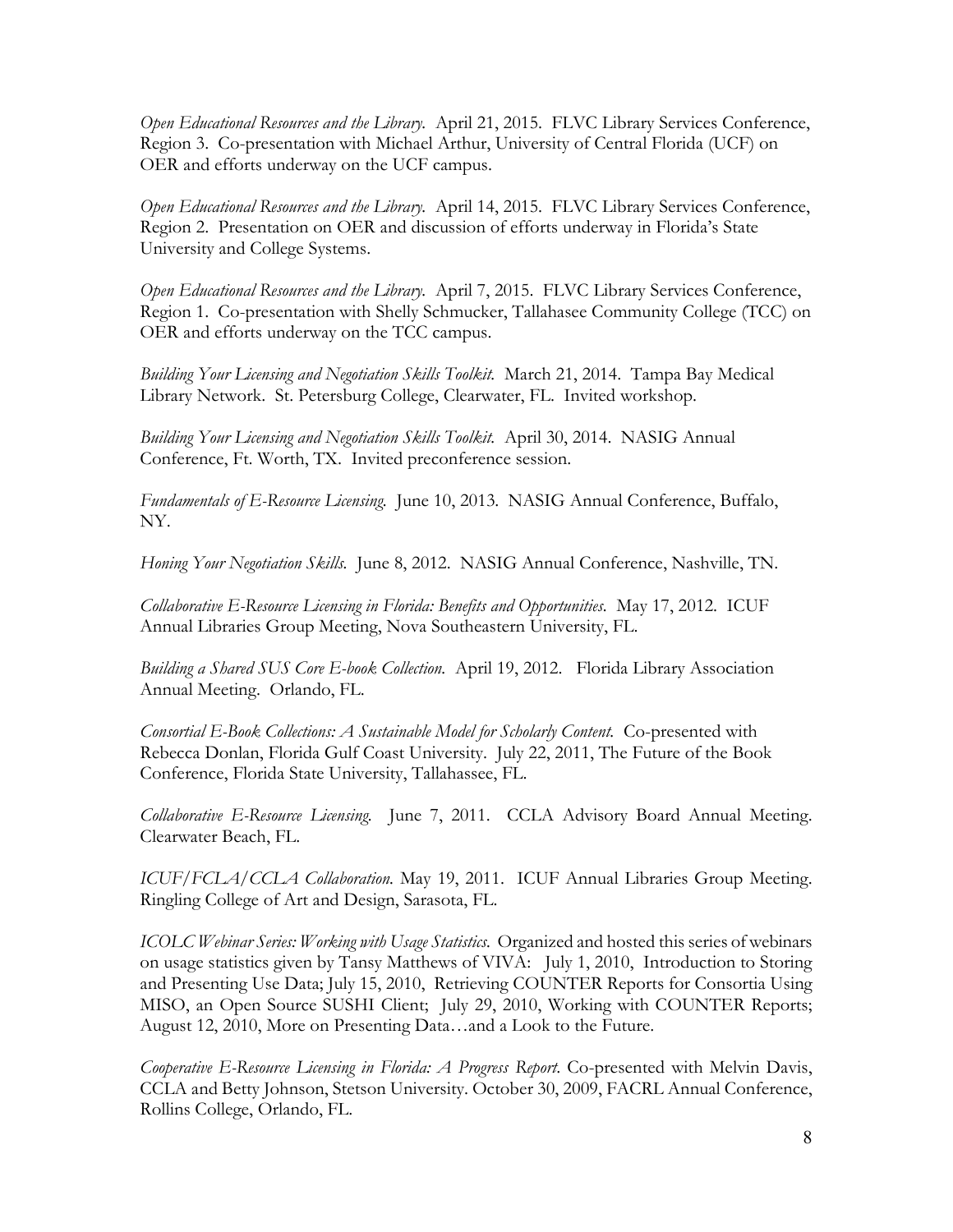*Cooperative E-Resource Licensing in Florida*. Co-presented with Melvin Davis, CCLA and Betty Johnson, Stetson University. March 27, 2009, Collection Development and Resource Sharing Conference, Tallahassee, FL.

*E-Books: The Past is Not the Future*. March 25, 2009. Conceived of, co-planned, and served as master of ceremonies for this preconference to the Collection Development and Resources Sharing Conference held in Tallahassee, FL.

*Reaching the Distant Shore – a Collaborative Online Course for Distance Learning Faculty*. March 30, 2007. Workshop presented at the 13<sup>th</sup> annual Association of College and Research Libraries (ACRL) in Baltimore, MD. Co-presented with Diana Vogelsong, Acting University Librarian, American University; Dr. Jim Lee, Associate Director, Center for Teaching Excellence, American University; and Jim McCabe, Manager of Web Courseware, Center for Teaching Excellence, American University.

*WRLC Forum: Integrating Library Services with Blackboard*. February 23, 2007. Conceived of, organized, planned and hosted this WRLC-wide forum which included presentations from librarians working with Blackboard throughout WRLC. Librarians from American University and Gallaudet University provided sessions on using Blackboard for e-reserves; sessions on streaming media to Blackboard were presented by Georgetown University Library and American University; American University demonstrated its Blackboard Library Site; and librarians at George Washington University discussed a collaborative effort with teaching faculty to integrate information literacy skills into a Blackboard course.

*Linking the Library and the Course Management System*. May 6 & 7, 2006. Workshop presented at the 21<sup>st</sup> annual conference of the North American Serials Interest Group (NASIG) in Denver, CO. Demonstrated American University's Blackboard Library Site.

*Dealing with Electronic Resources: An Overview.* April 28, 2006. Invited talk for the Congress of Academic Library Directors of Maryland Annual Spring Meeting, Towson, MD.

*ALADIN Research Commons: A Consortial Institutional Repository.* April 3, 2006. Co-presented at the Coalition for Networked Information (CNI) 2006 Spring Task Force Meeting, with Joan Cheverie of Georgetown University and Bruce Hulse of the Washington Research Libraries Consortium. Session discussed the challenges and benefits to implementing an institutional repository in a shared environment, and the development of policies and guidelines.

*Opportunities in Today's Academic Library*. November 14, 2005. Invited lecture for the Nimitz Library Lecture Series, United States Naval Academy Library. Discussed the opportunities that emerging campus-wide programs present to librarians, particularly the movement to build institutional repositories, share copyright knowledge, and integrate library services with course management systems.

*What is this SFX?* September 22, 2005. Presentation made to American University Library faculty and staff explaining the SFX software, OpenUrl standards, and how each interacts with online resources and services.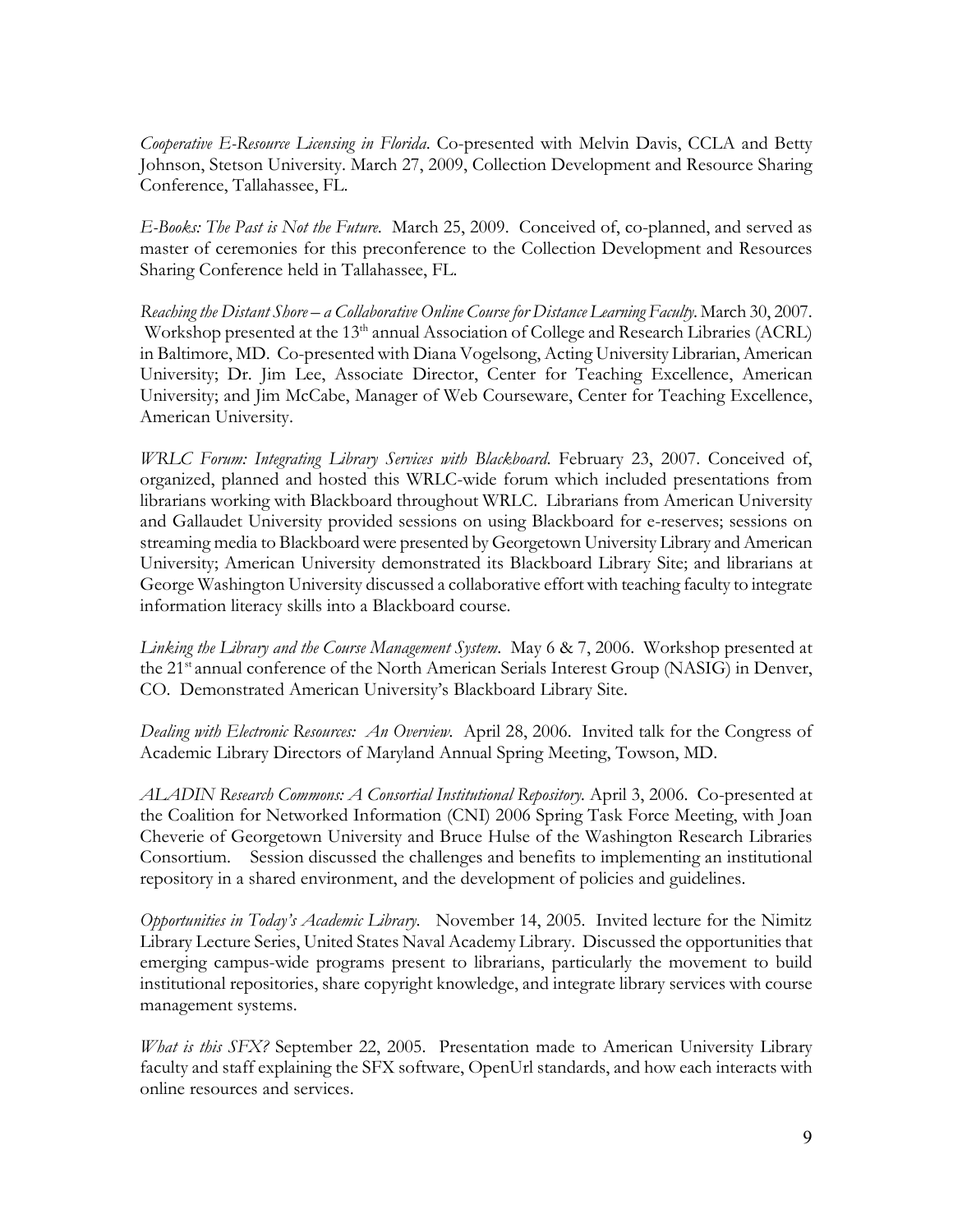*E-Projects at the AU Library*. November 4, 2004. Organized, publicized, and hosted this program which featured Media Services video-streaming project, the Music Library's streaming music project, new databases compatible with Blackboard's LinkMaker feature, and current and future digitization projects from Special Collections, including Drew Pearson's Washington Merry-goround and American University's student newspaper, The Eagle.

*Teaching with Technology Workshop: Blackboard's LinkMaker.* August 18 & 26, 2004. Sponsored by American University's Center for Teaching Excellence, this hands-on workshop demonstrated how LinkMaker can create seamless links from a faculty's course page directly to library subscribed e-resources.

*What Academic Libraries Need From E-Publishers.* June 24, 2004. Paper presented at the 8<sup>th</sup> ICCC International Conference on Electronic Publishing in Brasilia. The paper summarized the challenges facing academic libraries in the digital environment, and suggested ways that collaboration between libraries and e-publishers could address these challenges in ways beneficial to both parties.

*Tools for Tenure Trailblazing: Planning Productive Paths for Green Serialists*. June 27 & June 28, 2003. Workshop presented at the 18<sup>th</sup> Annual Conference of the North American Serials Interest Group (NASIG), Portland, Oregon. Co-presented with Markel Tumlin, San Diego State University Library. This interactive workshop was designed to shed light on the academic tenure process for librarians. The presenters discussed strategies for building comprehensive dossiers, and tips on navigating the tenure process.

*LinkMaker: A Building Blocks Extension for Linking to Electronic Library Resources*, February 26, 2003. Blackboard Users Conference, 2003, Baltimore, MD. The LinkMaker Extension is a Blackboard Building Blocks module that facilitates the inclusion of links to various electronic resources provided by the library in online course pages. From within Blackboard, library resources can be searched and identified, and "durable" links to specific articles or search results can be created that allow students to access the resources from on- or off-campus. Copresented with Don Gourley Director of Information Technology, Washington Research Library Consortium.

*Can I Use Full-text Articles on my Blackboard Site?* October 10 & October 16th, 2002. This handson workshop, sponsored jointly by the University Library and Center for Teaching Excellence, instructed faculty on how to use the BlackBoard LinkMaker feature to create durable links to library subscribed e-resources.

*Libraries and the Digital Age*, February 12, 2002. Invited lecture for an American University course "Digital Culture", sponsored jointly by Anthropology and Computer Science. Explored the impact of the digital environment on scholarship, knowledge structure, and the long-term accessibility of today's digital artifacts.

*Using the Web and Other Computer-based Information Resources in Your Course*, August 8, 2001. This session was part of a day long "Faculty Technology Institute" co-sponsored by the Center for Teaching Excellence, e-academics, and the University Library. Presented an overview of eresources, and some of the challenges they present, including the impact of license agreements and the recent Supreme Court ruling on the NYT vs. Tasini case.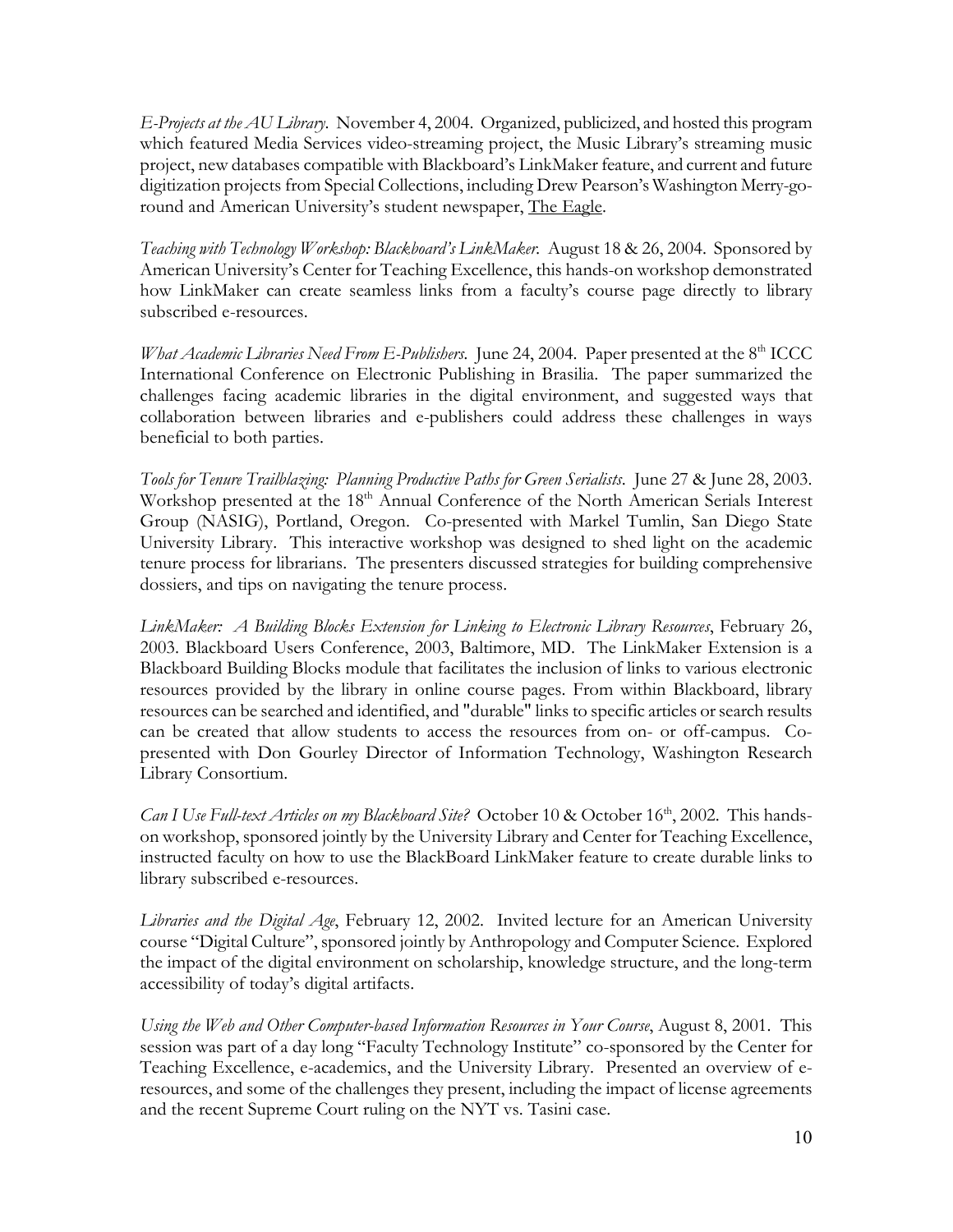*When Six Heads are Better Than One: Managing Library Instruction Programs with a Team, May 5, 2001.* Loex Conference, Ypsilanti, MI. Presented with fellow instruction team members. Provided the introduction and a segment on the library's recent reorganization.

*Putting Your Course on the Web,* May 1, 2001 A half-day workshop for teaching faculty at American University given jointly by the University Library and Center for Teaching Excellence. Presented on issues and restrictions of license agreements for electronic resources.

*Research Online: Library Web World*, February 28, 2001. Spearheaded this half-day open-house which provided teaching faculty, graduate assistants and teaching assistants an opportunity to meet with librarians to discuss their electronic research needs and to explore the library's eresource subscriptions in-depth.

*Putting Your Course on the Web,* December 12, 2000*.* A half-day workshop for teaching faculty at American University given jointly by the University Library and Center for Teaching Excellence. Presented on issues and restrictions of license agreements for electronic resources.

*What's Happening to Libraries in the Internet World?* July 19, 2000. Invited lecture for the Library Board of the Washington Cosmos Club. Explored the growth of the Internet and its impact on academic libraries.

*Putting Your Course on the Web,* May 3 & July 19, 2000. A half-day workshop for teaching faculty at American University Library, given jointly with the Center for Teaching Excellence. Presented on issues and restrictions of license agreements for electronic resources.

*Library Web World: Research Online*, March 29, 2000. Spearheaded this half-day open-house which provided teaching faculty, graduate assistants and teaching assistants an opportunity to meet with librarians to discuss their electronic research needs and to explore the library's e-resource subscriptions in-depth.

*Building an Access Catalog,* March 17, 2000. Workshop presented at the Ninth North Caroling Serials Conference. The workshop described the rationale for developing a local catalog of Internet resources.

*What's Happening to Libraries in the Internet World?* Thursday, January 6, 2000. Lecture for The Institute for Learning in Retirement, American University. Program given with Pat Wand, University Librarian. My talk explored the rapid growth of the Internet and its impact on academic libraries.

*Put Your Fall '99 Courses on the Web,* August 12, 1999. A half-day workshop for teaching faculty at American University Library.Presented with Diana Vogelsong and Melissa Becher on issues and restrictions of license agreements for electronic resources.

*Organizing Web-based Resources,* June 11, 1999. Workshop co-presented at the 14th Annual Conference of the North American Serials Interest Group*.* Co-presented with Linda Chase, Assistant University Librarian for Collections Services, American University Library.

*Put your Spring '99 Courses on the Web,* December 11, 1998. A half-day workshop for teaching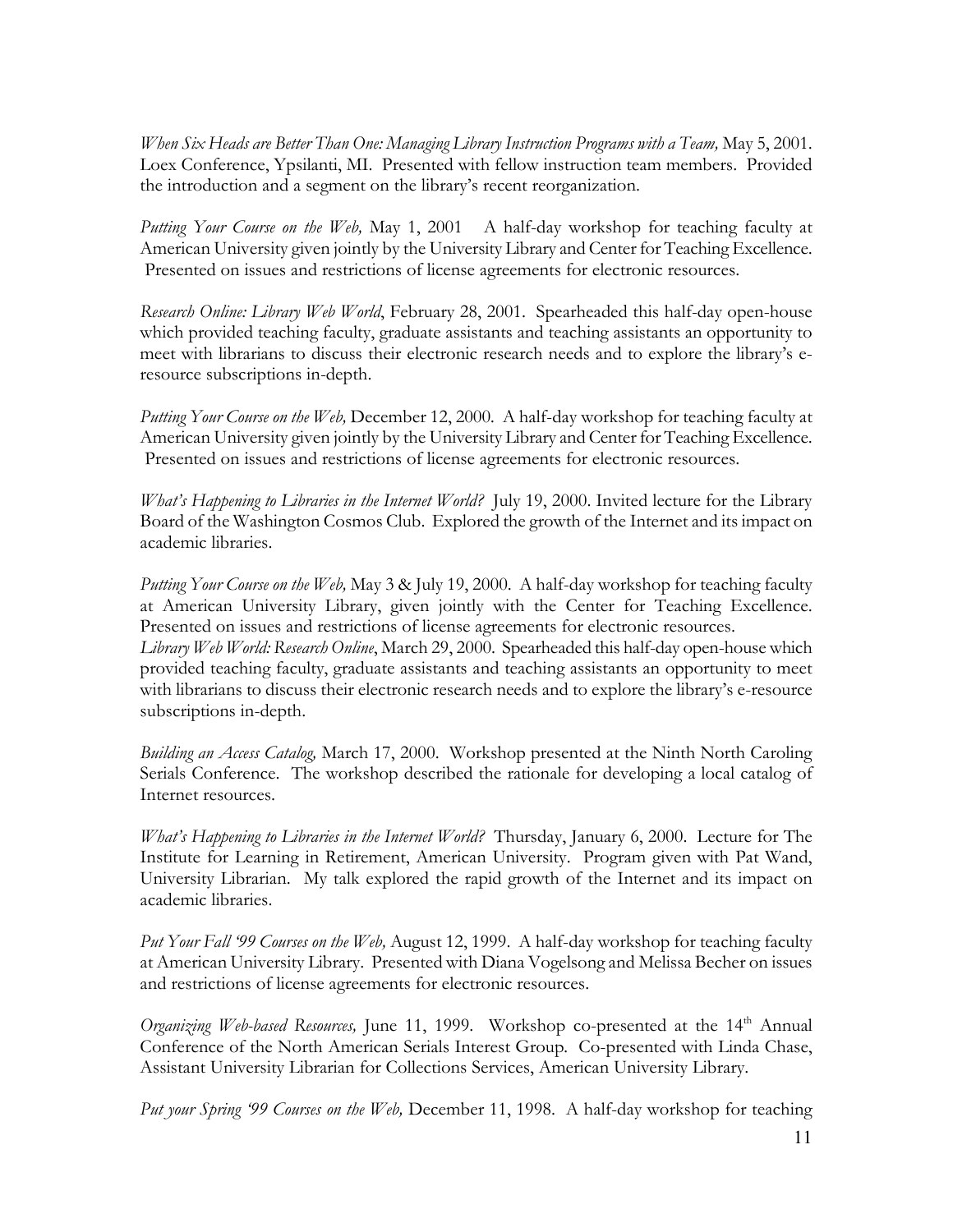faculty at American University Library, given jointly with the Center for Teaching Excellence. Presented with on issues and restrictions of license agreements for electronic resources.

*Organizing Internet Resources,* August 4 & 19, 1998. American University Library. Co-presented with Linda Chase. Presentation to library faculty and staff, and the Faculty Senate Library Committee, on the challenges presented by digital information, the growth of the Web, and the organization of those resources.

*Working with License Agreements for Electronic Resources,* May 26, 1998, University of Maryland Baltimore County. Presentation to library administration, faculty, and staff on the importance of understanding the role that license agreements play in the acquisition and use of electronic resources in a local and consortia environment.

*Not Just Your Average Web Page: Web Subscriptions*, April 8, 1998, The 1998 Ann Ferren Teaching Conference, American University. Presented as a team member with other library faculty.

*The Role of License Agreements in the Digital Library,* March 19, 1998, American University Library, Washington, DC. Presentation to library administration, faculty, and staff on the importance of understanding the role that license agreements play in the acquisition and use of electronic resources.

*The Library Unbound: Services Every (New) Faculty Member Should Know*, American University, December 4, 1997. Presented as a team member with other library faculty information about Project Muse and other web-based resources to new faculty members at American University.

# **GRANTS**

*Curriculum Development Support Award AU2001-2.* Awarded by the American University Senate Faculty Development Committee, April 2001.This \$3960 grant provided the balance of the \$10,000 limit for reward of the CDS award. It supported the continuing development of a local "Access catalog" to organize scholarly Web-based resources for our user community.

*Curriculum Development Support Award AU2000-1*. Awarded by the American University Senate Faculty Development Committee, May 2000.This \$5999 grant supported the development of a local "Access catalog" to organize scholarly Web-based resources for our user community.

*2000 National Leadership Grant, Institute of Museum and Library Services*, submitted March 1, 2000. With substantial revision due to developments in the field, this research and demonstration grant proposal was re-submitted to the Institute. While not ultimately funded, this grant proposal was generally well received by reviewers, and remained under consideration through the final review tier.

*Humanities Council of Washington, DC, Quick Response Grant***,** \$1,500 awarded December 1, 1998, in support of the exhibit project "Keeping the Word: Libraries Then and Now". The Humanities Council of Washington, DC is a nonprofit corporation promoting public humanities programs in the District of Columbia, with funding from the National Endowment for the Humanities.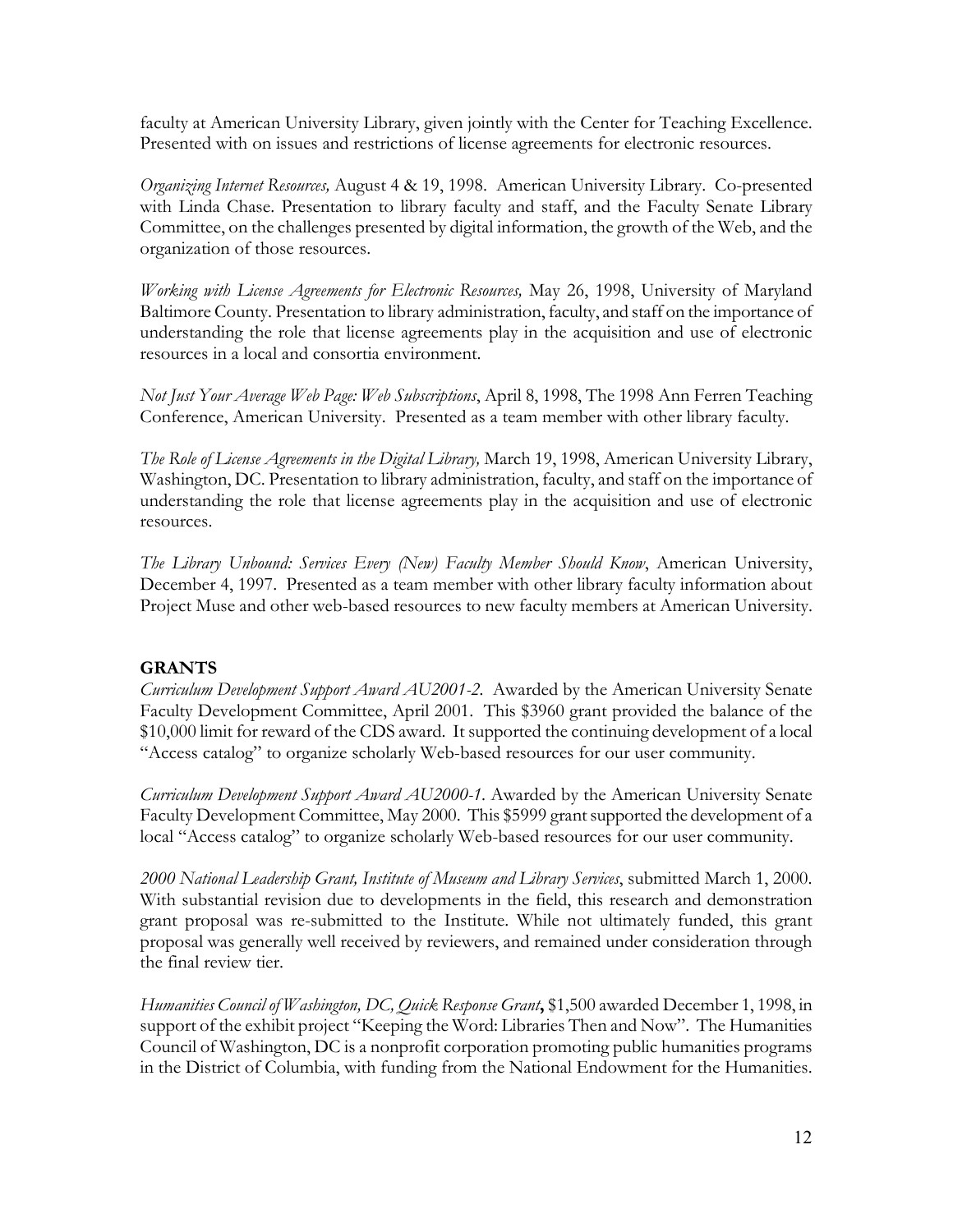*1999 National Leadership Grant, Institute of Museum and Library Services*, submitted March 19, 1999. This research and demonstration grant proposal requests \$96,630 in support of the development of an access catalog for the collection and organization of Internet based scholarly resources. While not ultimately funded, this grant proposal was generally well received by reviewers, and remained under consideration through the final review tier.

# **SELECTED DIGITAL LIBRARY INITIATIVES**

### *Library Blackboard Site: Integrating Virtual Library Resources into Blackboard*

The need to integrate library resources with Course Management Systems (CMS) has become a major issue in the higher education/information technology intersect. Universities are investing heavily in both, yet the two remain separate, usually managed by different administrative units and belonging to different cultures within the institution. In 2005 I assembled a project team at AU to develop a Blackboard Library Site that would help bridge that gap. The team included members both from the Library and AU's Center for Teaching Excellence (CTE), which manages Blackboard, our CMS of choice. Over the summer we developed a Blackboard site for faculty that both provides information on the various resources – from scholarly articles and streaming audio and video to online chat sessions with reference librarians – available from the university library. The site also provides copyright resources and tips on universal design.

## *ARC: American University Research Commons*

ARC is American University's institutional repository. ARC is part of a shared implementation of the DSpace software by the Washington Research Library Consortium (WRLC). As the lead for this project at American University, I developed policies and procedures for building collections in ARC, and worked with University Counsel to craft submission licenses. As a member of the WRLC DSpace Working Group, I evaluated the DSpace submission process and interface for use-ability. ARC may be viewed online at [http://dspace.wrlc.org/dspace/handle/1961/175.](http://dspace.wrlc.org/dspace/handle/1961/175)

# *Drew Pearson Washington Merry-go-round Digitization Project*

American University Library's Special Collections Unit holds the complete collection of journalist Drew Pearson (1897-1969) Washington Merry-go-round newspaper column. Pearson was one of the most successful journalists of his day and is often credited as being the father of the "muck-raking" style of reporting. I served as project lead for the digitization of this collection. I researched the collection's copyright status at the US Copyright Offices in the Library of Congress, developed the digitization plan and metadata guidelines with the Digital Collections Production Center staff at the Washington Research Library Consortium, and worked with colleagues at American University Library to produce a Pearson biography, bibliography, and other information for the collection's web site. This collection may be viewed online at [http://www.aladin.wrlc.org/gsdl/collect/pearson/pearson.shtml.](http://www.aladin.wrlc.org/gsdl/collect/pearson/pearson.shtml)

# **EXHIBITS**

"Reaching Back for the Digital Future" mounted at American University Library, April 2004. This exhibit was a collective effort by the library's Digitization Team. My contribution consisted of drafting an exhibit layout and a majority of the exhibit text. The exhibit profiled the library's digitization initiatives and featured the digitization project for the newspaper columns of journalist Drew Pearson.

"A Fistful of Dollars" mounted at American University Library, Fall, 2002. Co-developed with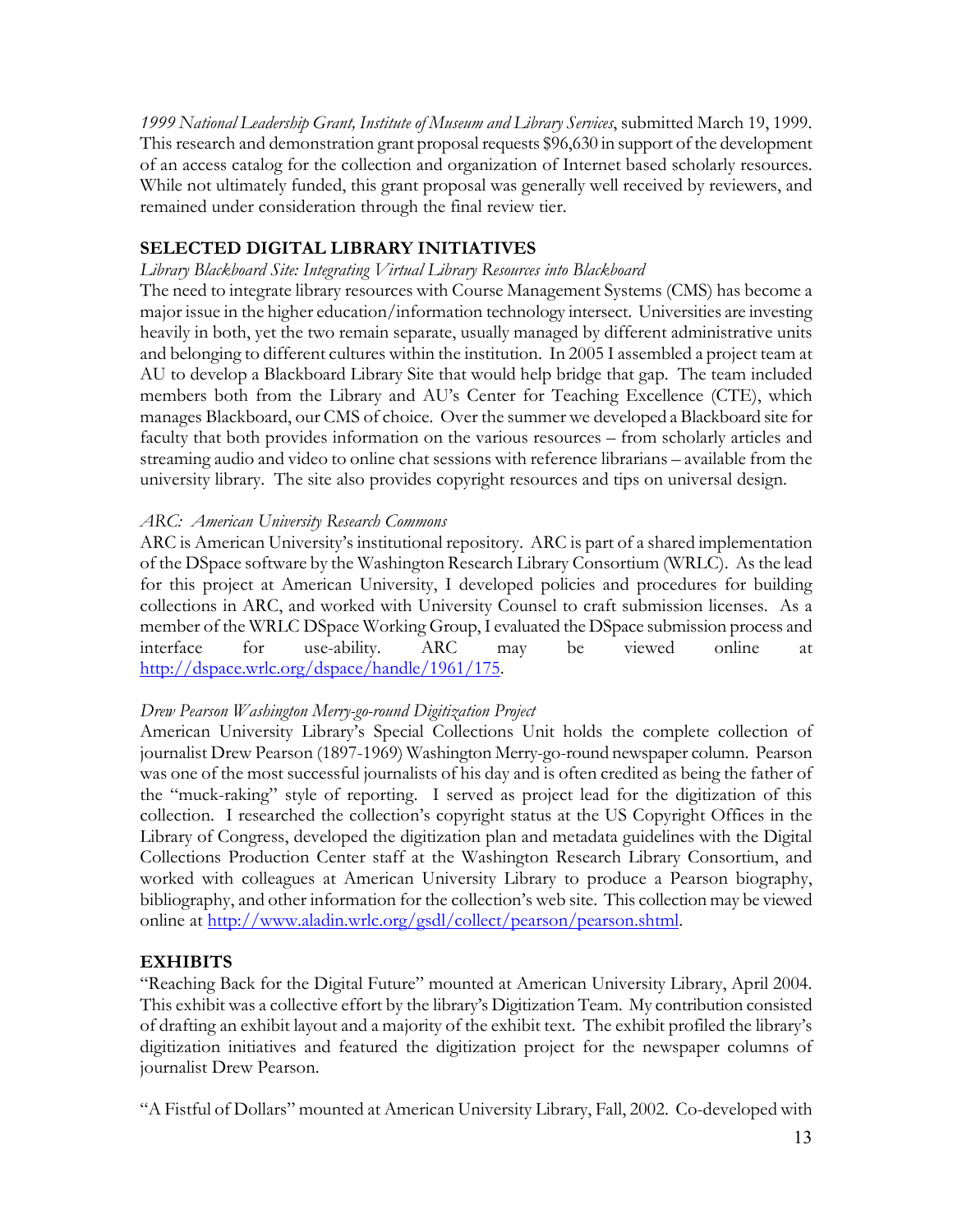Stacey Marien, this exhibit highlighted the cost of providing access to content in electronic formats.

"Keeping the Word: Libraries Then & Now" mounted at American University Library, January 19-March 4, 1999, April 19-May 17, 1999; George Washington University, Washington DC, March 8-April 16, 1999; July 1-August 30, 1999; Gallaudet University, Washington, DC, September 1-September 30, 1999, University of the District of Columbia, October 1-November 5, 1999; Marymount University, Arlington, VA, November 8-December 17, 1999; and for the Online Cooperative Library Center's annual Users Group Council in Dublin, Ohio, May 2001.

The exhibit illustrates how digital technologies are producing revolutionary changes in the way libraries organize and provide access to information, as well as the challenges they pose to preserving that knowledge. The exhibit design utilizes state-of-the-art exhibit structure technology, with graphic design provided Mediastudio of Falls Church, VA. The exhibit is interactive, with a networked computer workstation and a TV/VCR unit that continuously plays the video recording "Into the Future: On the Preservation of Knowledge in the Electronic Age" by Terry Sanders.

# **ADVISORY SERVICES**

*Simon – Kucher & Partners, Strategy & Marketing Consultants.* October 2006. Invited to review and critique proposed e-journal license agreement options for one of this company's clients.

*Nimitz Library, United States Naval Academy.*November 2005.Invited to serve as a consultant for the development of a new Electronic Resources Librarian position. Met with library director and library staff to review current workflow and assignments. Helped revise and refine final position description.

*American Society of Plant Physiologists (ASPP) Journal Advisory Group.* Served as an invited member of this advisory group for the ASPP. The ASPP was seeking information on academic libraries expectations of publishers in the digital environment, including interlibrary loan rights, archiving, and licensing.

*AND USA, Inc., Mr. Alex Miller.* March 17, 1998. AND USA, Inc. is a subsidiary of AND International Publishers in Rotterdam. AND USA, Inc. offers software and services to the electronic publishing market to allow clients to publish content on CD ROM, the Internet, or Intranets. AND USA, Inc. was seeking detailed information on what institutional libraries need and expect from electronic information products.

*Librarians Advisory Group for INFORMS, the Institute for Operations Research and Management Sciences*. March 26, 1998, Baltimore, MD. Served as an invited member of this group to advise INFORMs on the concerns of librarians as serial publications shift from print to electronic format. Issues for discussion included site licenses, pricing, user interfaces, and other issues.

# **AWARDS**

*Horizon Award***.** Awarded in March 1997 by the North American Serials Interest Group (NASIG). This annual award is to "welcome aspiring new serialists to the serials profession." Award covers all costs incurred in the recipient's attendance of the NASIG annual conference and provides a year's free membership.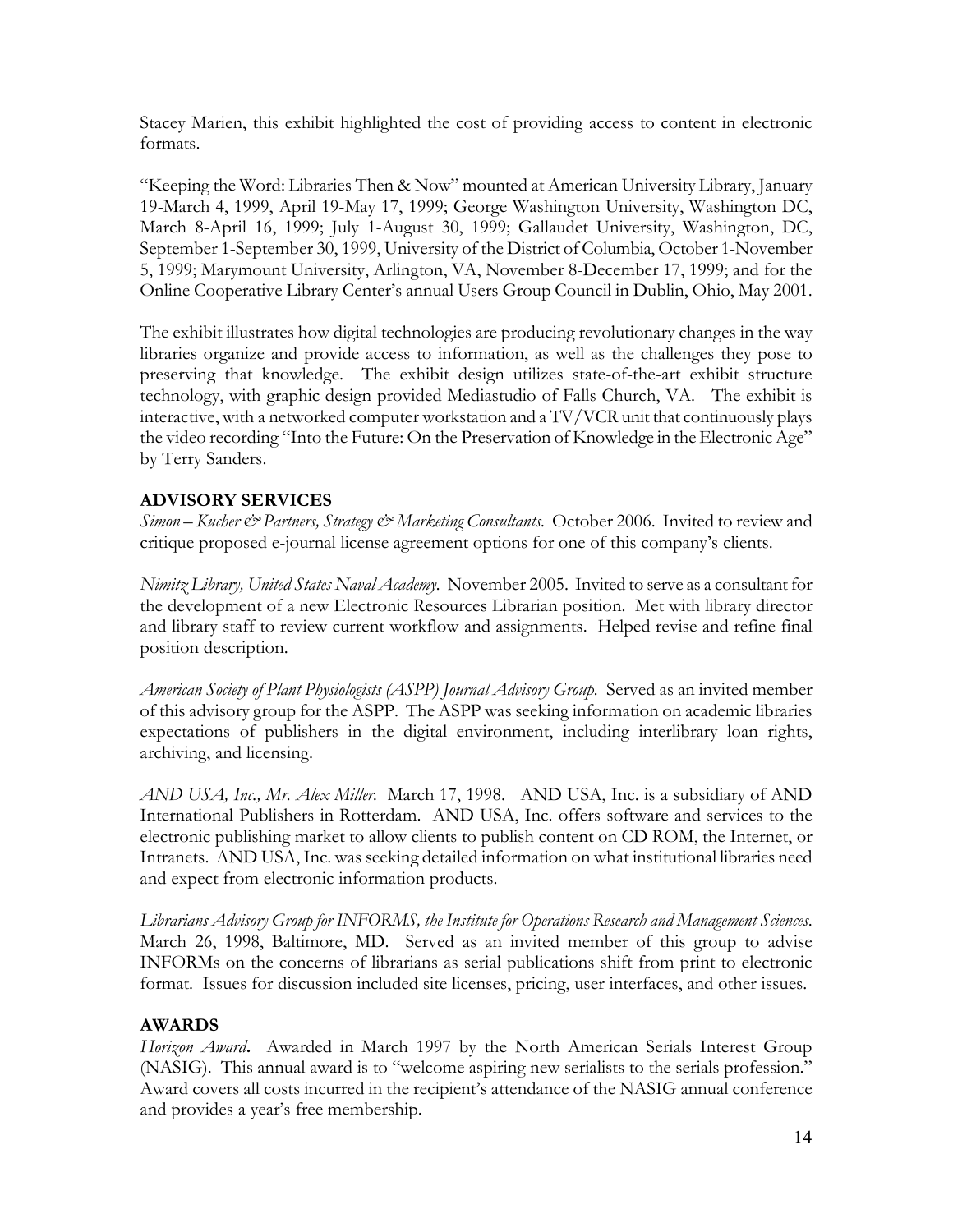# **CONTINUING EDUCATION**

"*The Science of Managing Remote Employees*." February 10, 2012. This Leadership IQ webinar discussed the latest research and best practices for being an effective leader in the virtual workplace.

"*Negotiations: Power, Process, Principals."* April 12-13, 2011. This two-day seminar provided an insider view to the negotiation strategies used by the corporate world to gain advantage over their customers and provided strategies and tools for countering them.

"*SUSHI: Beyond Trial into Real Use*." October 2, 2008, NISO Webinar. This webinar explored the relationship between SUSHI and COUNTER and discussed implementing SUSHI at the local level.

*"Preserving Your Intellectual Property Rights as a Scholar."* April 21, 2006, Georgetown University. This seminar discussed practical skills for negotiating the retention of intellectual property rights upon publication, and various aspects of copyright law.

*"SFX Version 3.0: Creative Uses of SFX."* December 1, 2005. This Webinar, sponsored by Ex Libris explored the latest version of SFX, and the application of SFX in non-traditional uses, such as acquisitions work and interlibrary loan.

*"OpenURL: Linking and Services on the Cutting Edge."*, September 19, 2005. Sponsored by the National Information Standards Organization, this day-long seminar explored innovative applications of the OpenURL standard.

"*Institutional Repositories: The Next Steps*." November 18-19, 2004. Washington, DC. This SPARC/SPARC Europe program explored strategies for implementing and managing a successful institutional repository program.

"*Accessing the Computer: Exploring Alternative Input Devices*." November 23, 2004. From the series of workshops "*Adaptive Technology: What's It All About*?" given by Michele Magana, Adaptive Technology Specialist, American University.

"*Solutions for Individuals Who Have Low Vision: Exploring the SmartView CCTV and ZoomText*." November 16, 2004. From the series of workshops "*Adaptive Technology: What's It All About*?" given by Michele Magana, Adaptive Technology Specialist, American University.

"*Solutions for Individuals Who Have Learning Disabilities: Exploring ReadPlease and WYNN Wizard.*" October 26, 2004. From the series of workshops "*Adaptive Technology: What's It All About*?" given by Michele Magana, Adaptive Technology Specialist, American University.

"*Making Copyright Work for Your Library*." ALA Teleconference. Viewed off-line, September 2004. This program provided an in depth look at copyright issues in the digital age.

"*AACR2-2002 & Metadata Institute*." November 4-5, 2002. Washington, DC. This intensive, two-day institute sponsored by the Association for Library Collections & Technical Services focused on the changes that the electronic environment was having on cataloging practices and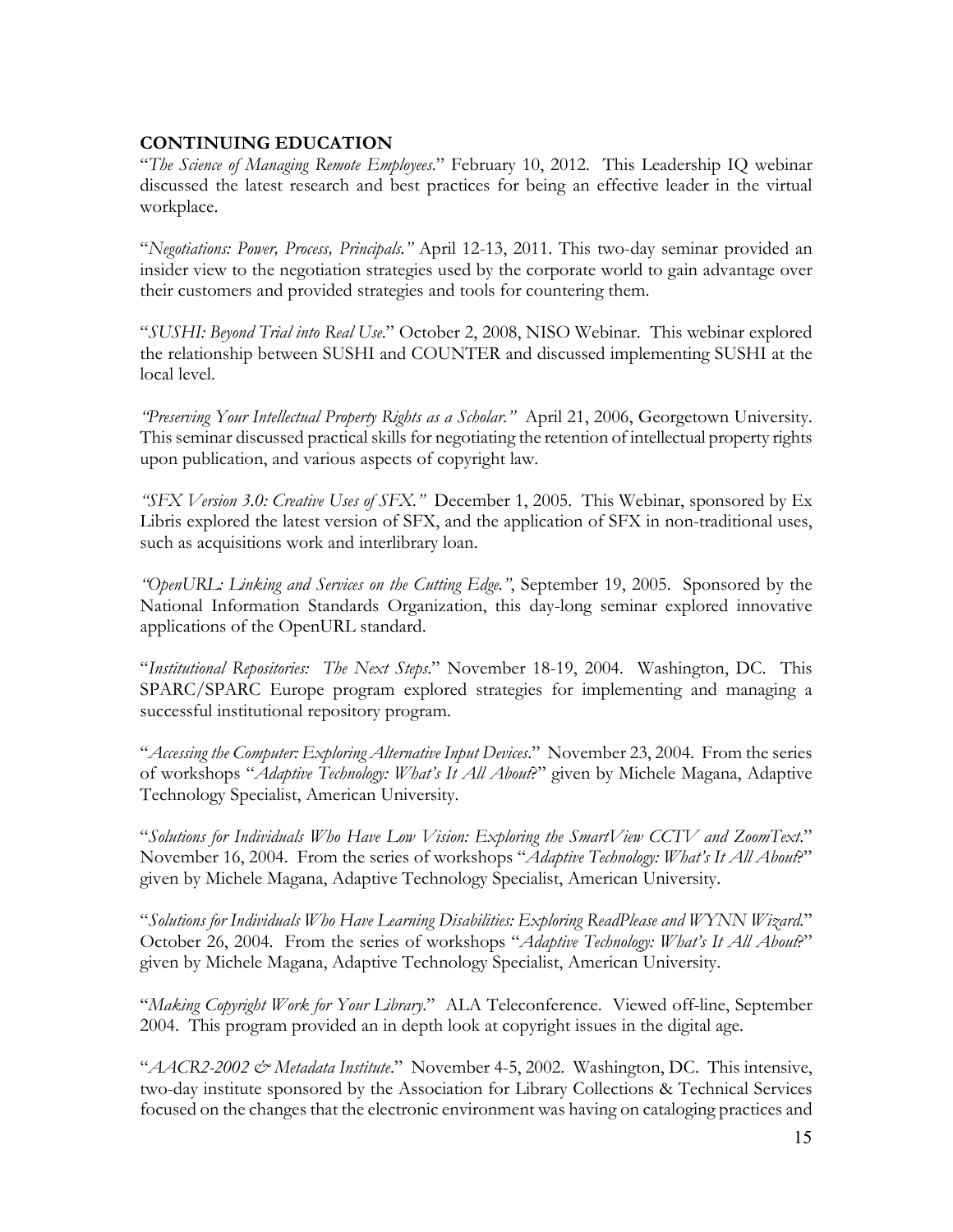standards.

*"Introduction to Knowledge Management: Methods and Systems."* November 29 – December 1, 2000. This seminar explored the background and theory of knowledge management and provided opportunities for practical application through case studies and hands on lab work.

*"Using Blackboard in Your Class."* November 8, 2000. Workshop given by the Center for Teaching Excellence on the use of the Blackboard software in a class.

*NetLibrary Training*. November 1, 2000. This session focused on the use of WRLC's newly acquired collection of electronic books through NetLibrary.

*Cooperative Online Resource Catologing (CORC) Training*, June 7, 2000. Arranged and attended this half-day training via teleconference with OCLC.

*"Soaring to Excellence, Dancing with Change Periodical Databases Teleconference: A National Forum".*  February 26, 1999. This teleconference explored many of the issues surrounding periodical databases, including increasing trends toward aggregation by publishers, the definition of content and holdings in the full-text environment, and emerging pricing structures.

*"De-mystifying the licensing of electronic resources"*, March 4, 1999. This teleconference provided a good review to my knowledge of licensing issues, and also allowed me a good opportunity to share with my colleagues some of the specifics of the license agreements that American University has with different vendors, and to explore options for negotiating unacceptable clauses.

*Datatel Training*. Fall 1999. Datatel is American University's financial system; use of it allows the serials department allows us to verify that payment has been made on submitted invoices. *"Build Your Leadership Toolkit"*, April 30-May 1, 1998. Boston, MA. Sponsored by the ACRL New England Chapter.

*"Knowledge Access Management: Tools and Concepts for Next-Generation Catalogers."* February 16-18, 1998. Dublin, Ohio. Sponsored by the OCLC Institute.

*"License Review and Negotiation: Building a Team-based Institutional Process."* November 20-21, 1997. Park Ridge, Illinois. An Association of Research Libraries Workshop sponsored by the Committee on Institutional Cooperation.

*"Fundamentals of Proposal Development."* November 7, 1997. American University. Sponsored by American University's Office of Sponsored Programs.

*"User Surveys in Academic Libraries*." April 11, 1997. Nashville, TN. Sponsored by the Association of Research Libraries.

*"Access Points & Links: Cataloging Electronic Resources*." March 3, 1997. George Washington University, Washington, DC. Sponsored by the District of Columbia Library Association $\square$  s Technical Service Interest Group.

*"Integrating OCLC Services Effectively: A Practicum*." February 18, 1997. Washington, DC.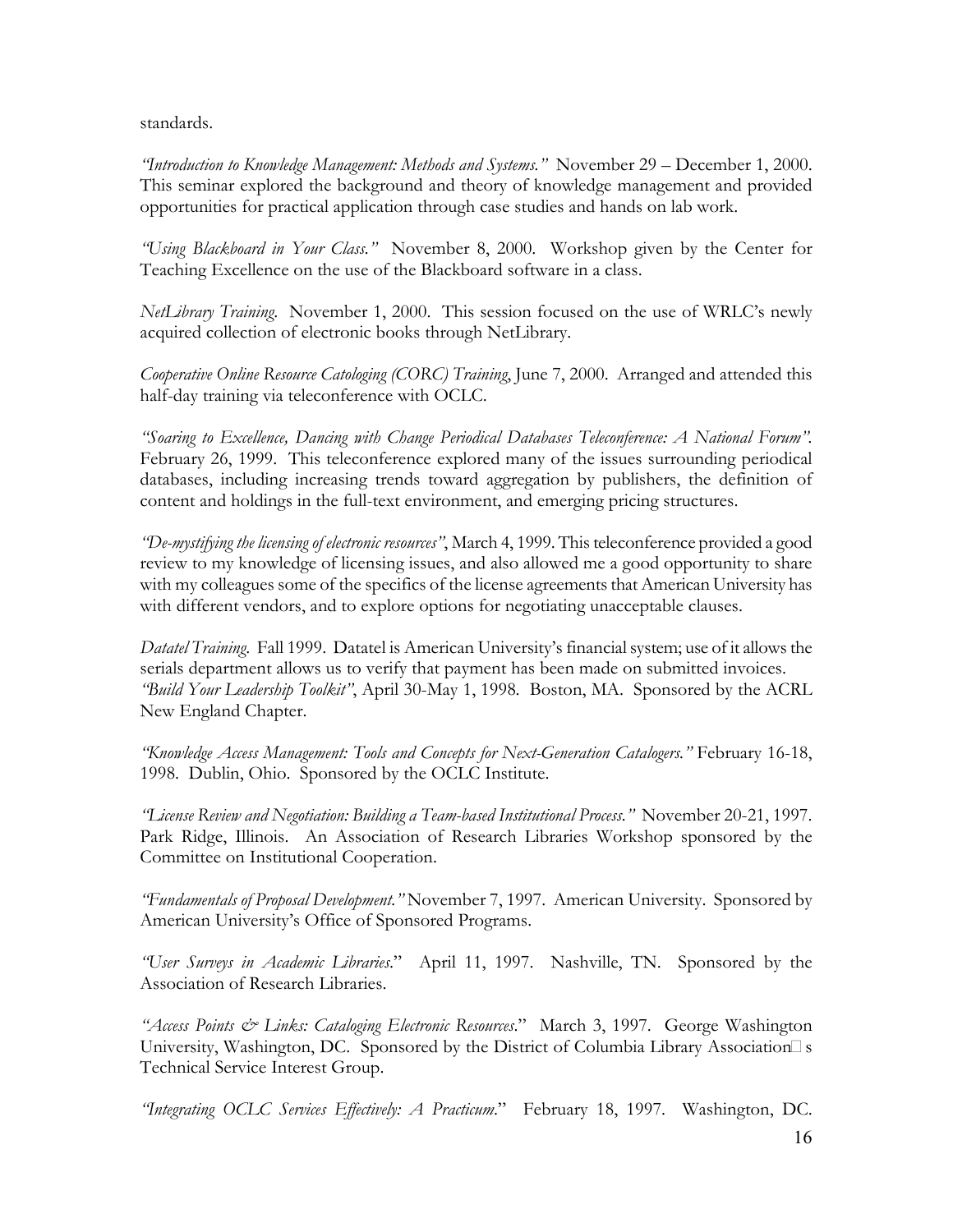Sponsored by the CAPCON library network.

*"Format Integration: A Reprise."* October 31, 1996. Washington, DC. Sponsored by the CAPCON library network.

#### **CONFERENCES ATTENDED**

*American Library Association (ALA) Midwinter Conference.* January 24-28, 2020. Philadelphia, PA.

*American Library Association (ALA) Annual Conference.* June 20-25, 2019. Washington, DC.

*Electronic Resources & Libraries.* March 3-6, 2019. Austin, TX.

*Association of College & Research Libraries (ACRL).* April 10-13, 2019. Cleveland, OH*.*

*American Library Association (ALA) Midwinter Conference.* January 25-29, 2019. Seattle, WA.

*American Library Association (ALA) Annual Conference.* June 21-26, 2018. New Orleans, LA.

*American Library Association (ALA) Annual Conference.* June 22-27, 2017. Chicago, IL.

*International Coalition of Library Consortia (ICOLC).* April 23-26, 2017. Jacksonville, FL.

*Association of College & Research Libraries (ACRL).* March 22-25, 2017. Baltimore, MD.

*American Library Association (ALA) Midwinter Conference.* January 20-24, 2017. Atlanta, GA.

*Roll with the Times, or the Times Roll Over You.* November 2-5, 2016. 2016 Charleston Conference, Charleston, SC.

*Prove It! Demonstrating Effectiveness with Data.* October 28, 2016. Florida Association of College and Research Libraries Annual Conference.

*American Library Association Annual Conference.* June 23-28, 2016. Orlando, FL.

*Why Not?* Florida Library Association Annual Conference. Feb. 29- Mar. 3, 2016. Daytona Beach, FL.

*American Library Association (ALA) Midwinter Meeting,* January 8-12, 2016. Boston, MA.

*Where Do We Go From Here?* Nov. 2-7, 2015. 2015 Charleston Conference. Charleston, SC.

*Tackling the Textbook Problem: Leveraging Library Resources & OER to Reduce Costs.* Florida Association of College and Research Libraries (FACRL) Annual Conference. October 15, 2015. Harn Museum, Gainesville, FL. As FACRL President, organized and led this one-day conference.

*American Library Association (ALA) Annual Meeting.* June 24-30, 2015. San Francisco, CA.

*Florida Libraries Inspiring Innovation.* Florida Library Association Annual Conference. May 12 –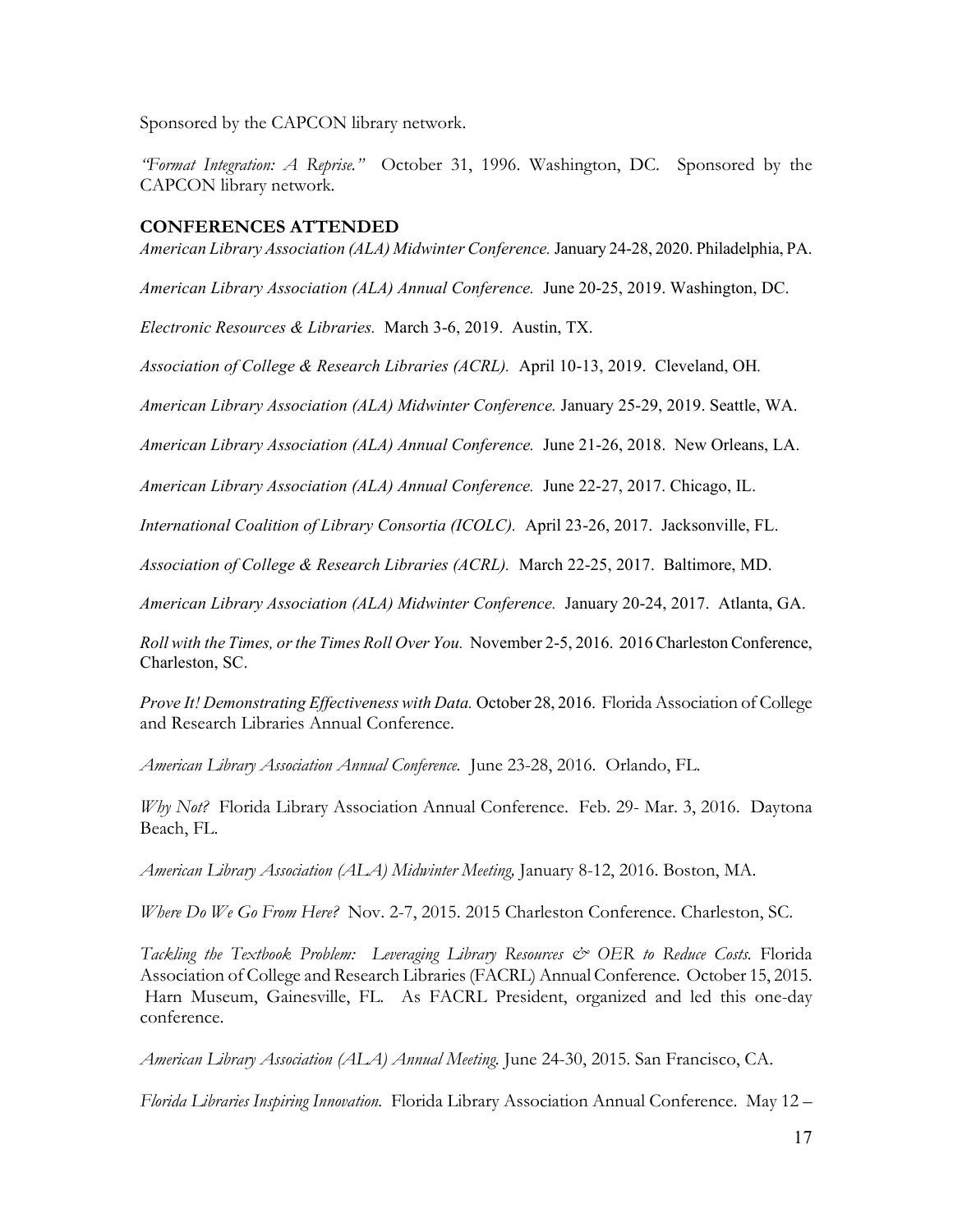15, 2015. Orlando, FL.

*American Library Association (ALA) Midwinter Meeting.* January 30- February 3, 2015. Chicago, IL.

*The Importance of Being Earnest.* 2014 Charleston Conference. Nov. 3-8, 2014. Charleston, SC.

*Digital Scholarship: New Directions for Florida's Librarians.* Florida Association of College and Research Libraries (FACRL) Annual Conference.October 24, 2014*.* University of Central Florida, Orlando, FL. As FACRL President-Elect, assisted with the development and organization of the conference.

*American Library Association (ALA) Annual Meeting.* June 27-July1, 2014. Las Vegas, NV.

*Envision Excellence.* Florida Library Association Annual Conference. May 7-9, 2015. Lake Buena Vista, FL.

*American Library Association (ALA) Midwinter Meeting.* January 25-28, 2014. Philadelphia, PA.

*Too Much Is Not Enough.* 2014 Charleston Conference. Nov. 6-9, 2013. Charleston, SC.

*Library to Go: Distance Learning & Libraries.* Florida Association of College and Research Libraries (FACRL) Annual Conference. October 18, 2013. Tradewinds Resort, St. Pete Beach, FL. As FACRL Treasurer, assisted with the development and organization of the conference.

*American Library Association (ALA) Annual Meeting.* June 28-July 2, 2013*.* Chicago, IL.

*International Coalition of Library Consortia Spring Meeting.* April 21-24, 2013. Toronto, CA.

*American Library Association (ALA) Midwinter Meeting.* January 26-29, 2013. Seattle, WA.

*Emerging Partnerships in Academic Libraries*. Florida Association of College and Research Libraries (FACRL) Annual Conference. October 19, 2012*.* Nova Southeastern University, Ft. Lauderdale, FL. As FACRL Treasurer, assisted with the development and organization of the conference.

*American Library Association (ALA) Annual Meeting*. June 21-25, 2012. Anaheim, CA.

*Creating Harmony from Dis-Chord*. North American Serials Interest Group's (NASIG) Annual Conference. June 7-10, 2012. Nashville, TN.

*Vibrant, Vital.* Florida Library Association (FLA) Annual Conference. April 18-20, 2012. Orlando, FL.

*International Coalition of Library Consortia (ICOLC) Spring 2012 Meeting.* April 23-25, 2012. Denver, CO.

*American Library Association (ALA) Midwinter Meeting.* January 21-24, Dallas, TX.

*The Future of Academic Libraries in Florida.* Florida Association of College and Research Libraries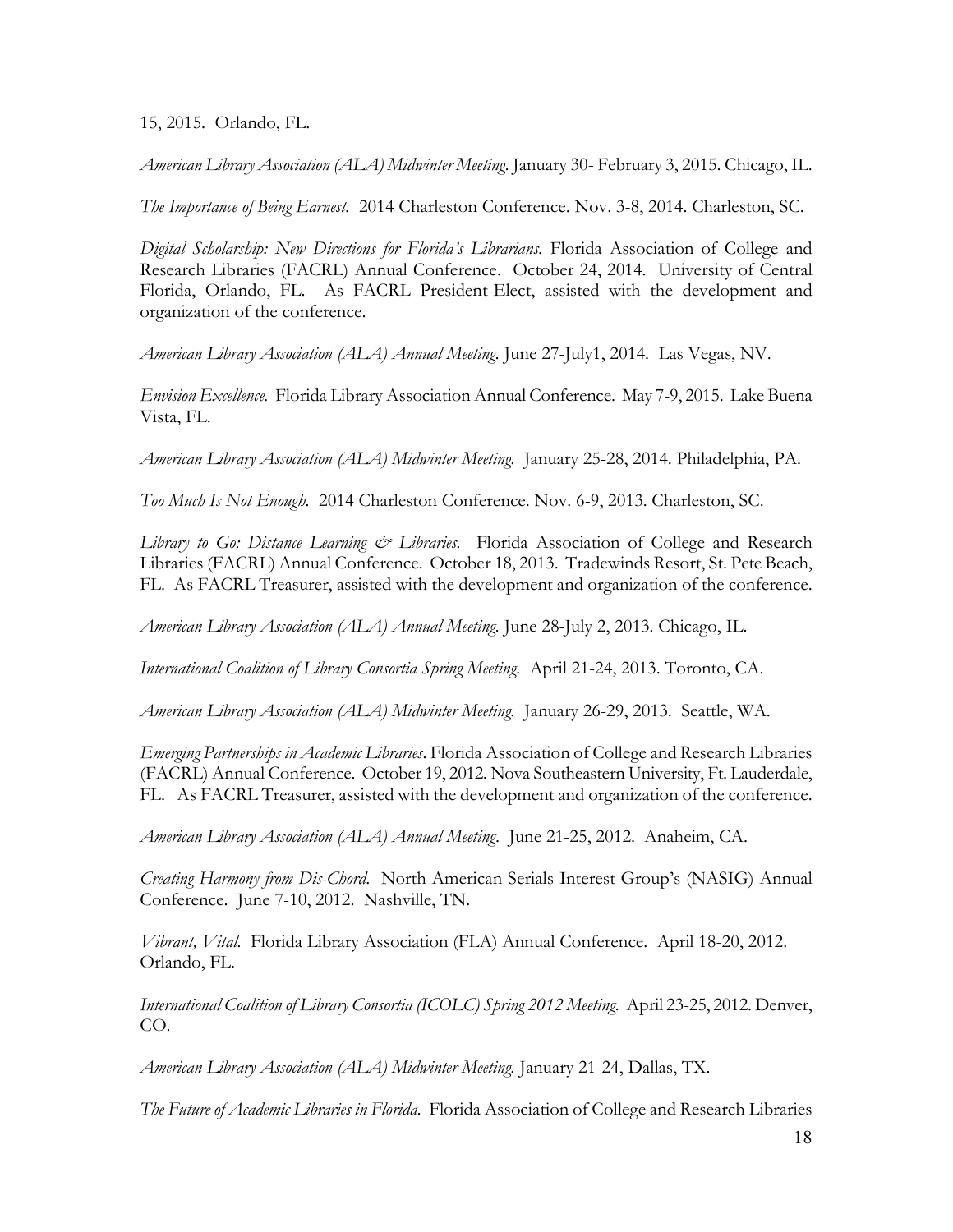(FACRL) Annual Conference*.* Embry-Riddle Aeronautical University, October 20-21, 2011.

*Open Libraries…Open Minds. Florida Library Association (FLA) Annual Conference.* May 4-6, 2011. Orlando, FL.

*International Coalition of Library Consortia (ICOLC) Spring 2011 Meeting.* March 21-23, 2011. Austin, TX.

*American Library Association (ALA) Midwinter Meeting.* January 7-11, 2010. San Diego, CA.

*Florida Association of College and Research Libraries (FACRL) Annual Conference,* October 2010. Winter Park, FL.

*American Library Association (ALA) Midwinter Meeting, 2010*. January 15 -19, 2010. Boston, MA.

*Blurring Boundaries: The Future of Library Cooperation in the 21<sup>st</sup> Century. Florida Association of* College and Research Libraries (FACRL) 2009 Annual Meeting. October 30, 2009. Orlando, FL.

*American Library Association (ALA) Annual Meeting 2009*. July 10 – 14, 2009. Chicago, IL.

*International Coalition of Library Consortia (ICOLC) Spring 2010 Meeting.* April 18-21, 2010. Chicago, IL.

*Collection Development and Resource Sharing Conference*. A joint conference by Florida's Panhandle Library Access Network and Florida State University. March 26 -27, 2009. Tallahassee, FL

*The Best of Times… The Worst of Times*. 2008 Charleston Conference on Annual Issues in Book and Serial Acquisitions. November 5-8, 2008. Charleston, South Carolina.

*International Coalition of Library Consortia (ICOLC) Spring 2008 Meeting*. April 13-16, 2008. San Francisco, CA.

*Sailing into the Future: Charting Our Destiny.* ACRL's 13th National Conference. March 29 – April 1, 2007. Baltimore, MD.

*Mile High Views: Surveying the Serials Vista.* The 21<sup>st</sup> annual conference of the North American Serials Interest Group (NASIG). May 4 – 7, 2006. Denver, CO.

*Computers in Libraries 2006, 21st Annual Conference.* March 22-24, Washington, D.C.

*Computers in Libraries 2005, 20th Annual Conference.* March 16-18, Washington, D.C.

*E-Cure 2005.* February 28 – March 2, Arizona State University. A conference focused on issues of preservation and access for digital college and university resources.

*Roaring into Our Twenties*: The 20<sup>th</sup> annual conference of the North American Serials Interest Group (NASIG). May 19 – 22, 2005. Minneapolis, MN.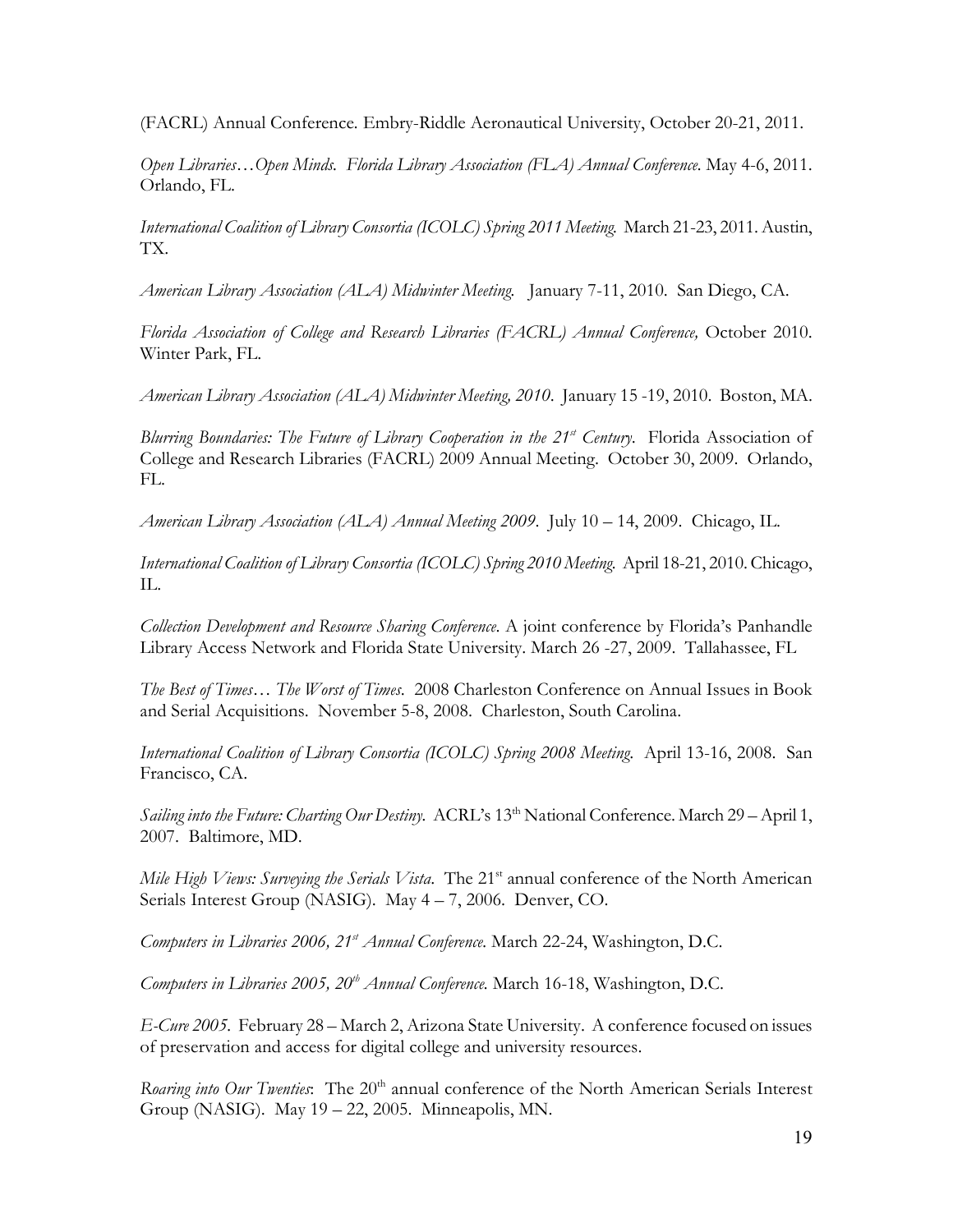Building Digital Bridges: Linking Cultures, Commerce, and Science. The 8<sup>th</sup> ICCC International Conference on Electronic Publishing, June 23 – 26, 2004. University of Brasilia, Brazil.

*Serials in the Park:* The 18<sup>th</sup> annual conference of the North American Serials Interest Group (NASIG). June 26-29, 2003. Portland, OR.

*Navigating Change*. The 25<sup>th</sup> annual meeting of the Society for Scholarly Publishing (SSP). May 28-30, 2003. Baltimore, MD.

*Blackboard Users Conference, 2003.* The annual conference for users of BlackBoard, the course management software used by American University. February 25-27, Baltimore, MD.

*Transforming Serials: The Revolution Continues. The 17<sup>th</sup> annual conference of the North American* Serials Interest Group (NASIG). June 20-23, 2002. Williamsburg, VA.

*A Serials Odyssey, 2001.* The 16<sup>th</sup> annual conference of the North American Serials Interest Group (NASIG). May 23-26, 2001, San Antonio, TX. *Managing Library Instruction Programs,* Loex (Library Orientation Exchange) Annual Conference,

May 3-5, 2001, Ypsilanti, MI.

*Making Waves: New Serials Landscapes in a Sea of Change*. The 15<sup>th</sup> annual conference of the North American Serials Interest Group (NASIG), June 22-25, 2000. University of California, San Diego.

*From Carnegie to Internet2: Forging the Serials Future.* The annual conference of the North American Serials Interest Group (NASIG). June 10-13, 1999, Carnegie Mellon, Pittsburgh, PA.

*Head in the Clouds, Feet on the Ground.* The annual conference of the North American Serials Interest Group, (NASIG). June 18-21, 1998, University of Colorado, Boulder.

*Computers in Libraries 1998 Annual Conference,* February 1998, Crystal City, Virginia.

*Experimentation and Collaboration: Creating Serials for a New Millennium*. The annual conference of the North American Serials Interest Group, (NASIG). May 29-June 1, 1997, University of Michigan, Ann Arbor.

*American Library Association (ALA) Midwinter Meeting*. February 14-20, 1997, Washington, DC.

*Computers in Libraries 1997 Annual Conference*, February 1997, Crystal City, Virginia.

*The Information Wave: Sink, Swim, or Surf.* October 25, 1996, National Institute of Health, Bethesda, Maryland. 72nd Annual Meeting of the Potomac Technical Processing Librarians.

*Trends and Issues in the Electronic Library*. September 27, 1996, Doubletree Hotel, Rockville, Maryland. Sponsored by the CAPCON Library Network.

*Electronic Journals Today*. September 10, 1996, at the Madison Building, Library of Congress,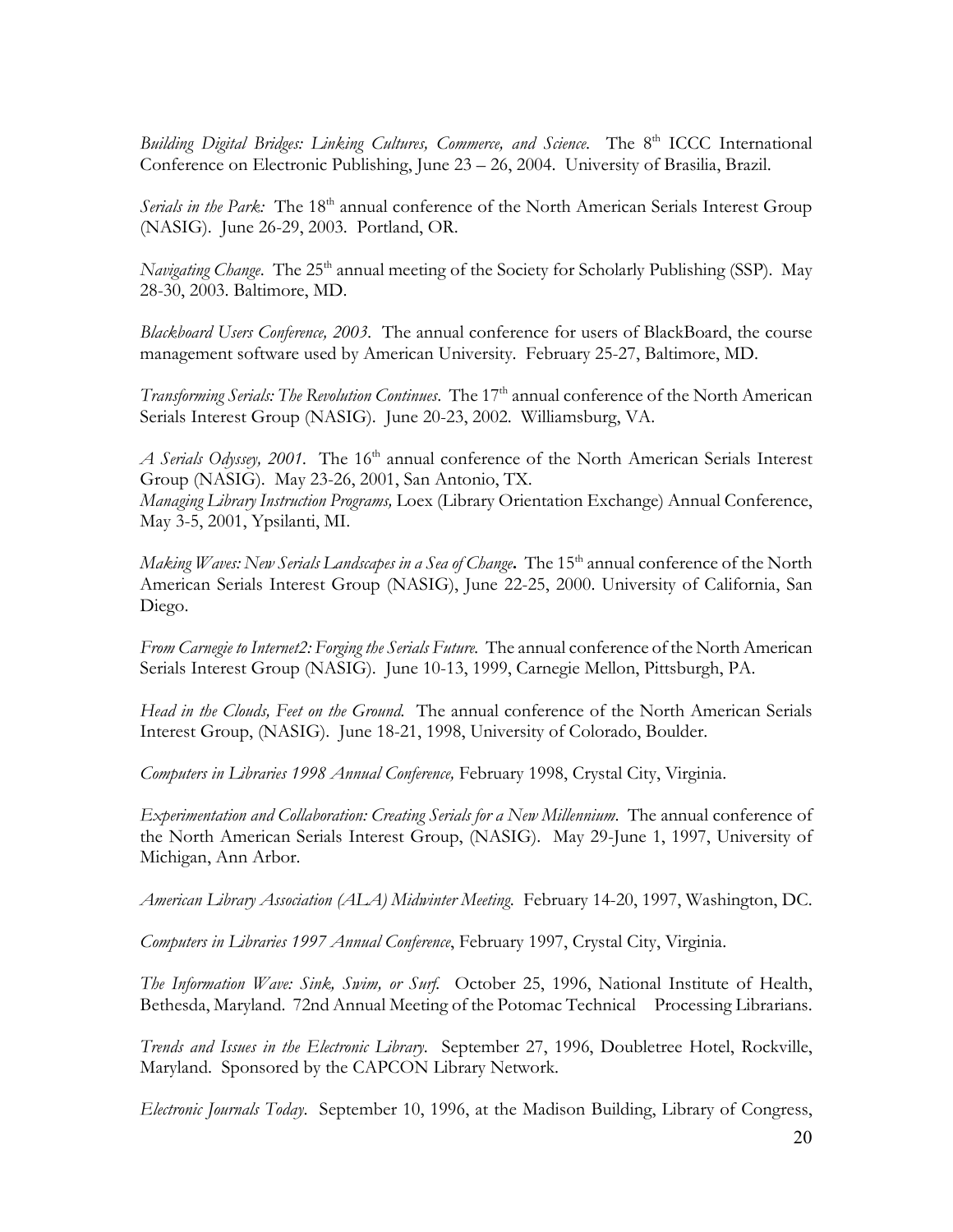Washington, DC. Sponsored by the CAPCON Library Network and the Federal Library and Information Center Committee (FLICC).

### **BOARD, COMMITTEE & TEAM SERVICE**

### **FLORIDA DEPARTMENT OF STATE, DIVISION OF LIBRARY AND INFORMATION SERVICES**

Board of the Friends of the State Library and Archives Treasurer, 2020- Member, 2019-2020 Florida Library Network Council, Member 2013-2014 Ask A Librarian Benchmark Committee, 2014

## **FLORIDA VIRTUAL CAMPUS (FLVC)/FLORIDA ACADEMIC LIBRARY SERVICES COOPERATIVE (FALSC)**

FALSC Leadership Team, 2016 Open Access Textbook and Educational Resources (OATER) Task Force, Chair, 2015-2016 FLVC Liaison to the Members Council on Library Services Collection Management and Electronic Resources Standing Committee, 2012-2016 Management & Operations Team, 2012-2016 Library Strategic Initiatives Team, 2012-2016

#### **FLORIDA CENTER FOR LIBRARY AUTOMATION**

Web Redesign Team, 2008-2009 E-Resources Management Team, 2007- 2012 MANGO Discovery Tool Development Team, 2011 - 2012

#### **Council of State University Libraries (CSUL)**

Collection Planning Committee (CPC), FLVC Liaison, 2007-2012 Electronic Resources Subcommittee, FLVC Liaison, 2007-2012 ITN Lead, SUS Shared E-book Collection ITN, Feb. 2011 – Oct. 2011 Janus Task Force on Licensing and Publisher Relations, Chair, 2008-2009 Janus Task Force on Prospective Conversion, Member, 2008-2009 E-Resource Object Code Task Force, 2009

# **AMERICAN UNIVERSITY**

**American University** Physical Plant Committee, 1998-2000 Student Relations Committee, 1997-1998

#### **American University Library**

Access Catalog Project Team, Team Leader, 2000-2003 Bright Star, Bright Idea Awards Committee, Member, 1996-1998 Blackboard Library Project Team, Team Leader, 2005-2007 Collection Management Team, 2001-2007 Collections Services Team, 2003-2005 Collections Services Web Pages Design Committee, Member, 1996-1999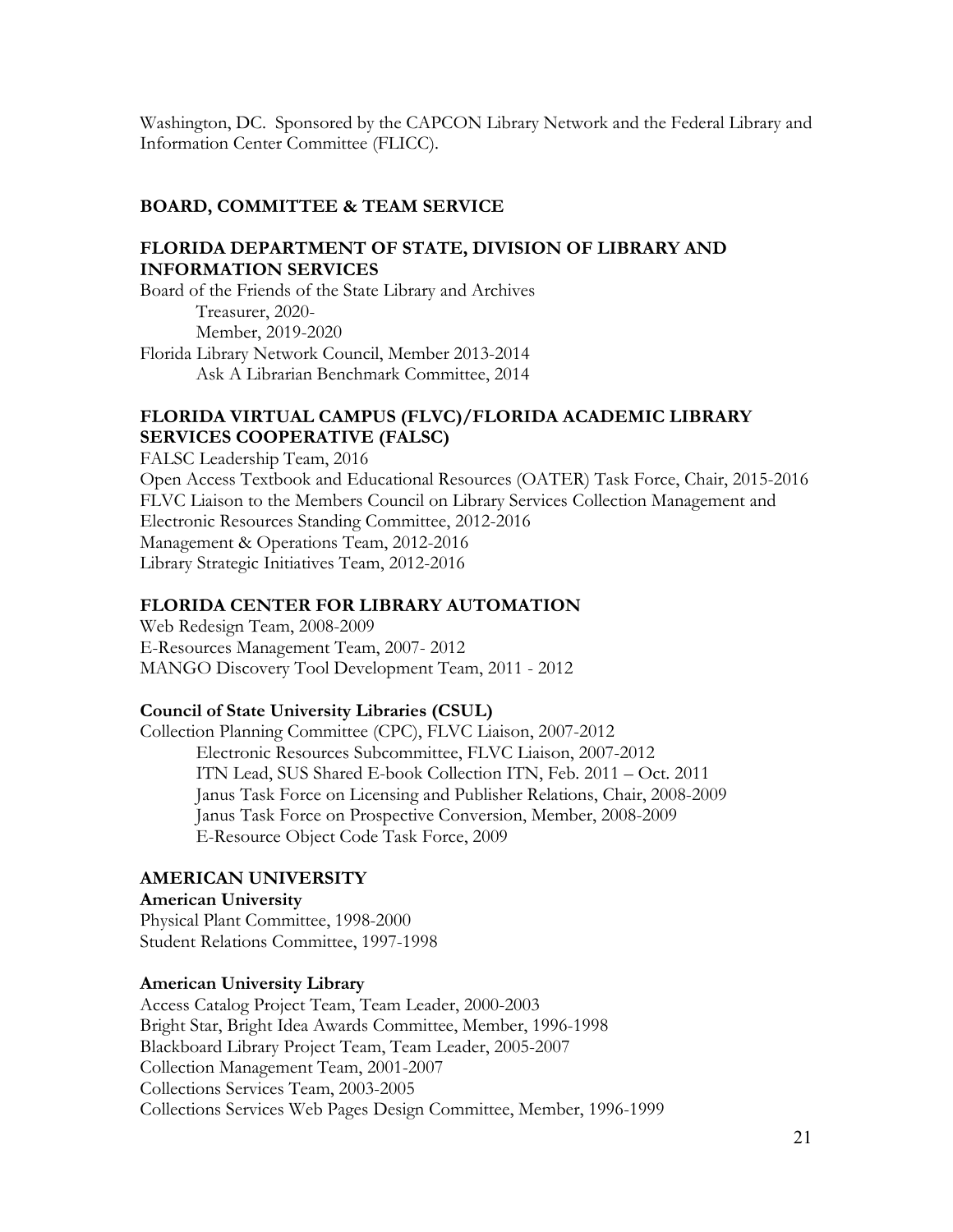Digital Initiatives Team, 2003-2007 Drew Pearson Digitization Project Team, 2002-2003 Electronic Resources Working Group, Chair, 1996-1999 Lower-Level Space Needs Team, 2004 Library Instruction Team, Member, 1999-2002 Management Team, Elected member 1999-2000, 2003-2004 Merit Review Committee, Elected member 1997-1998, 2001-2002, 2004-2006 Chair, 2002 Needs Assessment for Training Team, Co-chair, 1998-1999 Newspaper Task Force, Chair, 1996-1997 Planning Committee, Elected member, 1998-1999 Reference Librarian Search Committee, 1997-1998 Reference/Instruction Librarian Search Committee, 2001-2002 Reorganization Committee, Member, 1998-1999 Subcommittee for Team Training, 1999 Strategic Plan Committee, 1998-2000 Strategic Plan Sub-team for Collections, 1999 Strategic Plan Sub-team for Environmental Scan, 1999 Strategic Planning Team, 2006-2007 University Library Rank & Tenure Committee, Elected member, 2006-2007 Web Content & Policy Team, 1999-2000

#### **Washington Research Library Consortium (WRLC)**

Acquisitions and Serials Advisory Group, Member, 1996-2006 Subcommittee on Cataloging Internet Resources, Member, 1998-1999. Digital Library Advisory Committee, Member, 2000-2005 Digital Library Technologies Advisory Committee, Member, 2006 Electronic Resource Management System (ERMS) Working Group, Member, 2004-2006 E-Resource Licensing Task Force, Chair, 2004-2006 Institutional Repository Working Group, Member, 2004-2006

#### **PROFESSIONAL MEMBERSHIPS**

American Library Association (ALA), 1995-1997, 2003- Association for College & Research Libraries (ACRL), 2003- Association for Library Collections & Technical Services (ALCTS), 2003-2006 Association of Specialized, Government and Cooperative Library Agencies, 2017- District of Columbia Library Association (DCLA), 1998-2005 Florida Association of College and Research Libraries (FACRL), 2007- Florida Library Association (FLA), 2008- North American Serials Interest Group (NASIG), 1997-2008; 2014- Online Audiovisual Catalogers, 1998-2000 Potomac Technical Processing Librarians, 1996-2000 Society for Scholarly Publishing, 2002-2006

#### **Professional Organization Committee Work**

ALA ACRL Distance Learning Section Committee on Electronic Resources, Member 2006 - 2008